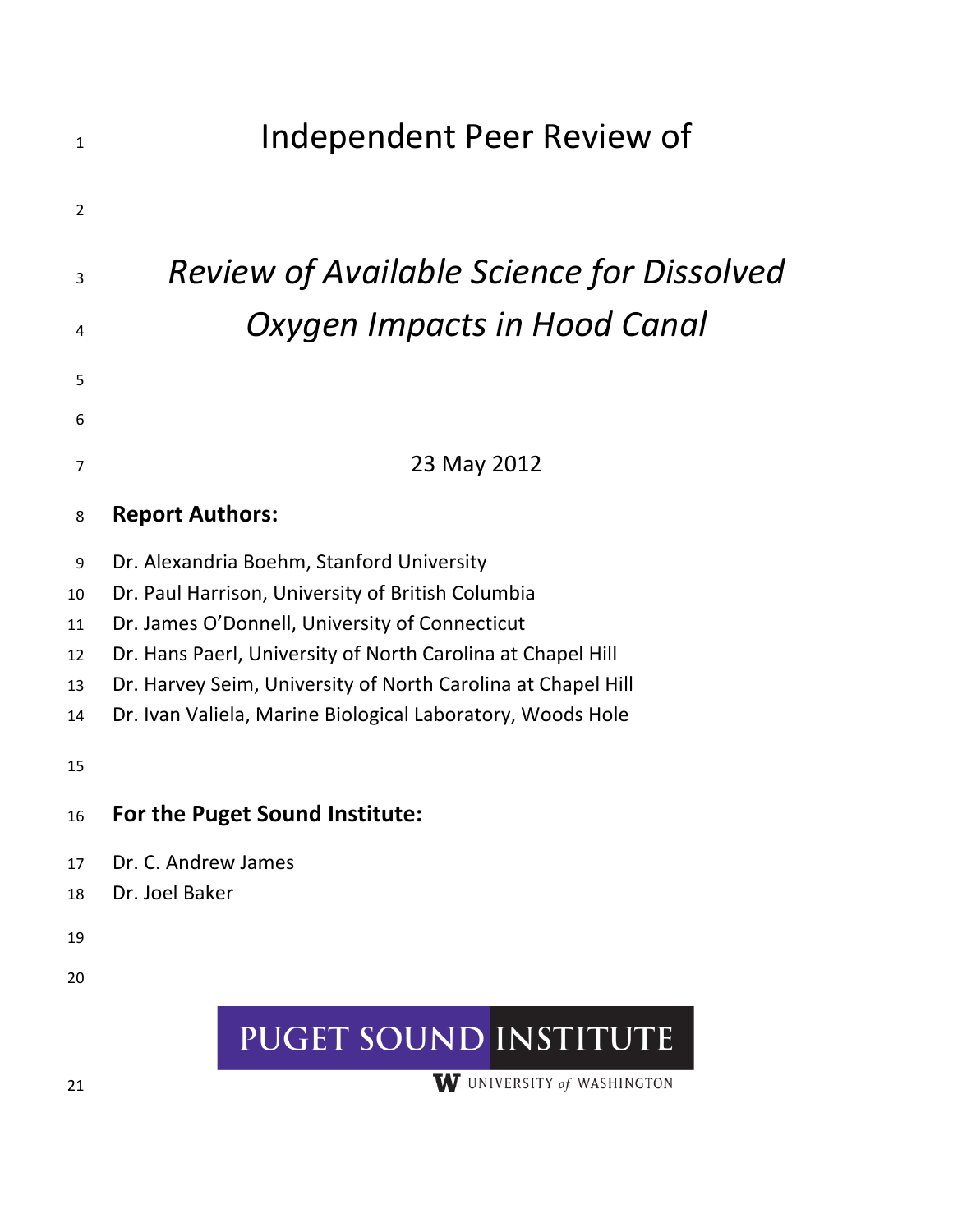#### 22 **Introduction**

- 23 This documents responds to charge questions developed to focus an independent review of the
- 24 document entitled, "Review of Available Science for Dissolved Oxygen Impacts in Hood Canal,"
- 25 dated February 8, 2012, by the U.S. Environmental Protection Agency and the Washington State
- 26 Department of Ecology. The review was convened by the Puget Sound Institute at the request
- 27 of the EPA and Ecology and authored by a panel of six, nationally-recognized experts:
- 28 Dr. Alexandria Boehm, Stanford University
- 29 Dr. Paul Harrison, University of British Columbia
- 30 Dr. James O'Donnell, University of Connecticut
- 31 Dr. Hans Paerl, University of North Carolina at Chapel Hill
- 32 Dr. Harvey Seim, University of North Carolina at Chapel Hill
- 33 Dr. Ivan Valiela, Marine Biological Laboratory, Woods Hole
- 34 The review panel convened on March 6-7, 2012 in Tacoma, WA. This report first summarizes
- 35 the panel's findings, which are then followed by more detailed responses to the individual
- 36 charge questions.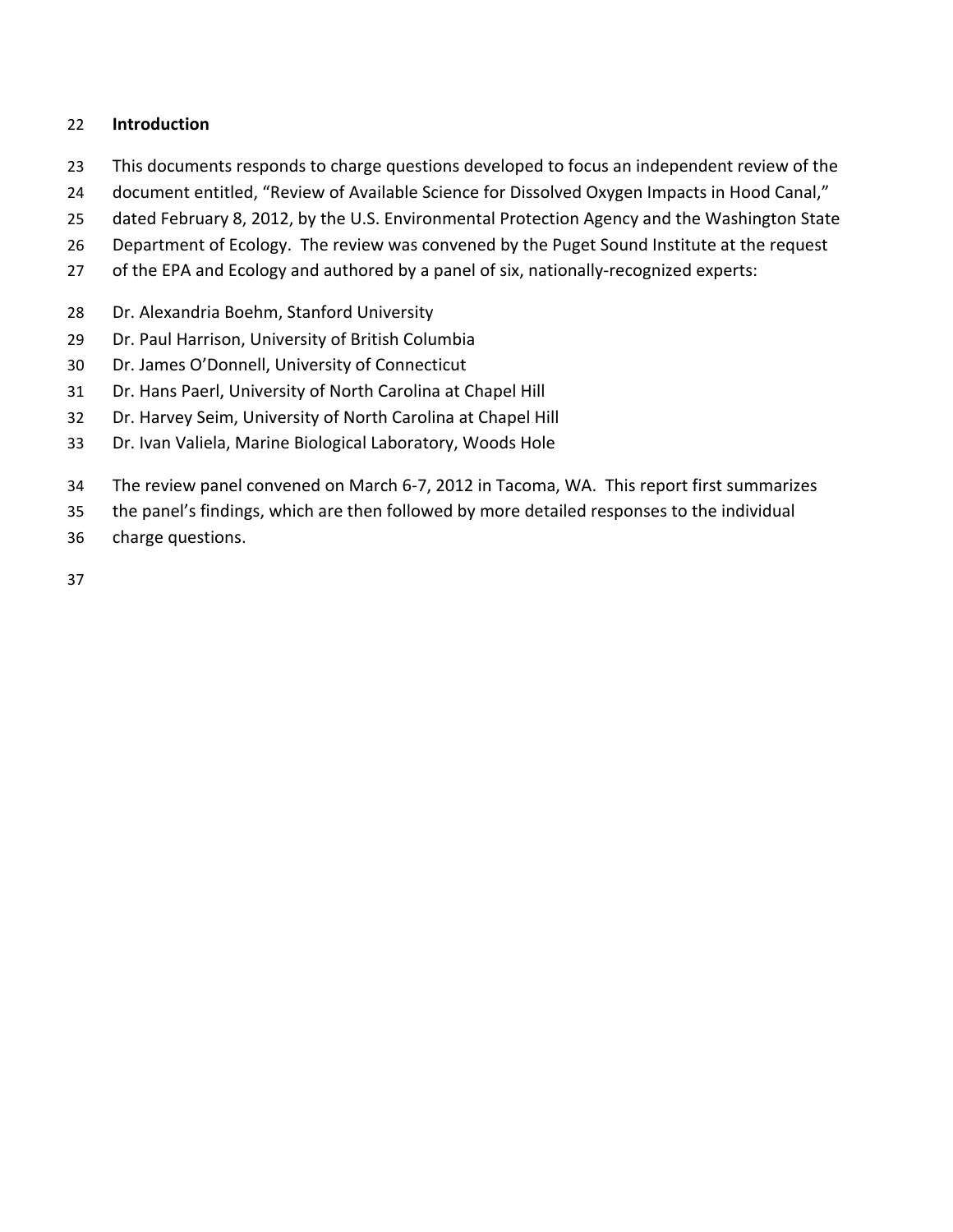#### 38 **Summary**

- 39 The Review Panel reached the following general conclusions.
- 40 1. The main characteristics of interest were generally identified in that watershed inputs 41 and marine circulation are critical elements of analysis. However, there is a discrepancy 42 between the spatial and temporal scale implied in the regulation and that captured in 43 the EPA/Ecology report, and elsewhere. 44 2. The watershed loading of nitrogen (N) presented in the EPA/Ecology report, and 45 elsewhere, is likely to be of a reasonable order of magnitude, but most probably 46 underestimates the actual N load. Refinements could improve the credibility of the 47 estimate, and reduce the uncertainty. 48 3. Marine circulation was estimated with several variations of a box model; the simple salt 49 balance is preferred as it relies on fewer, poorly characterized parameters. However, 50 these methods were conceptually incorrect as they neglected tidal dispersion, or any 51 other time-varying contribution to salt and N budgets, which may be significant in 52 magnitude. 53 4. The links between N load  $\rightarrow$  algal biomass  $\rightarrow$  dissolved oxygen (DO) deficit are complex 54 and, in all likelihood non-linear. In addition to inherent errors in estimating marine and 55 anthropogenic N loads, algal biomass, and vertical mixing and lateral transport, these
- 56 complex links will result in a very large uncertainty in the estimate of the contribution 57 of anthropogenic N to the DO deficit.
- 58 58 5. Data from Hood Canal monitoring buoys provide a valuable opportunity to characterize 59 and estimate DO dynamics. An uncertainty analysis should be performed using data 60 from the monitoring buoys. This analysis would quantify the temporal and spatial 61 variation in DO in Hood Canal and allow researchers to determine the range of 62 botential impacts (from watershed-derived N loads) that would be detectable.
- 63 6. It is reasonable to conclude that it is unlikely that human-associated activities currently 64 impact dissolved oxygen concentrations to a magnitude greater than  $0.2$  mg/L in the 65 **main stem of the Hood Canal.**
- 66 7. The evidence supporting the case that anthropogenic N sources can be associated with 67 a DO impact greater than 0.2 mg/L in any specific area of Hood Canal, including Lynch 68 Cove, is not strong. Given both the large natural variability of the Hood Canal system 69 and the inherent uncertainty in translating nutrient loads to dissolved oxygen impacts, 70 the available observational program and analyses may not be capable of detecting a 71 deficit of that magnitude, were it to exist.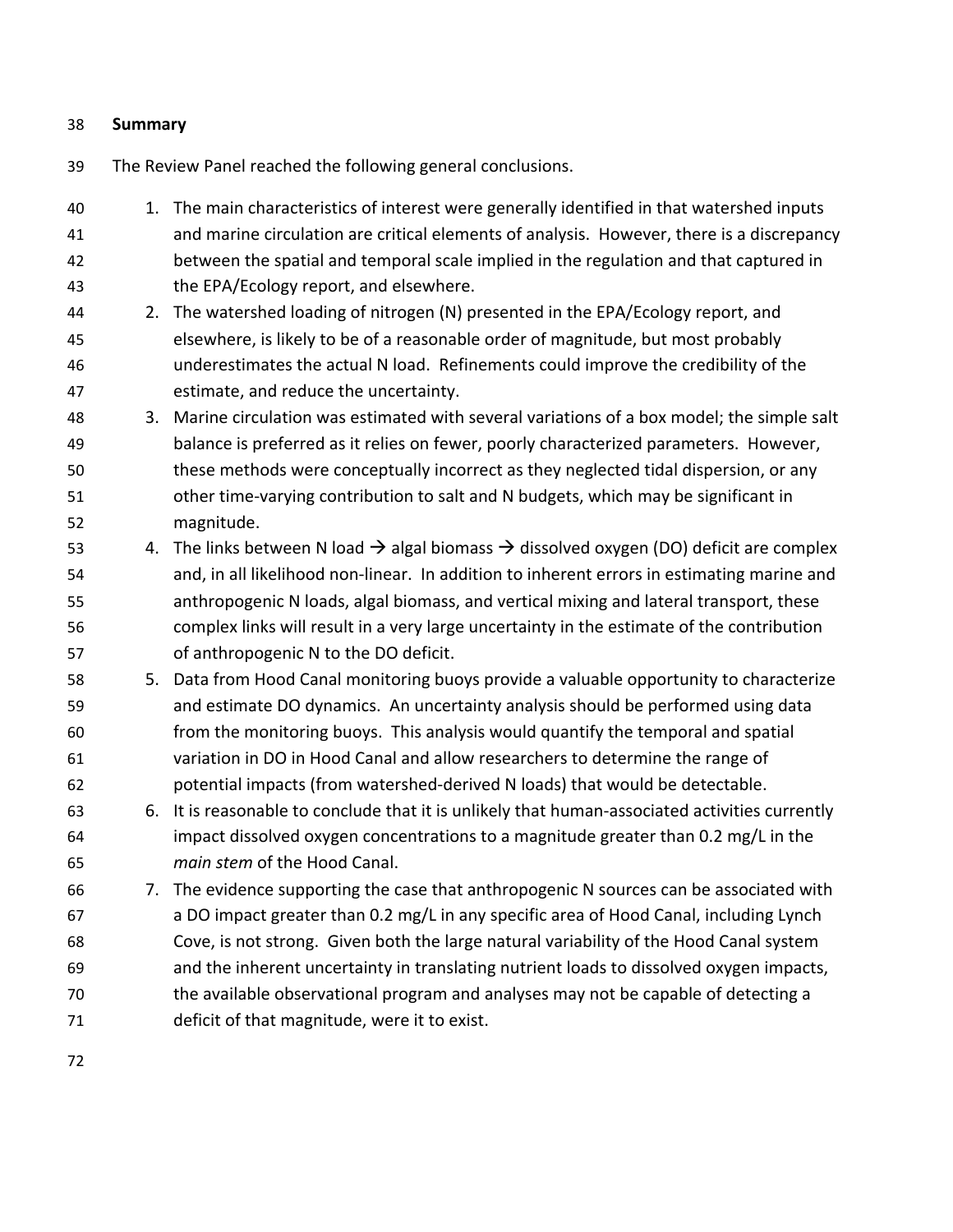| 73 |                        |                                                                                                   |
|----|------------------------|---------------------------------------------------------------------------------------------------|
| 74 | Section 1.             | <b>GENERAL</b>                                                                                    |
| 75 |                        | Question 1a. Does the existing body of work identify the main characteristics of interest         |
| 76 |                        | relating to dissolved oxygen (DO) conditions and human impacts in Hood                            |
| 77 |                        | Canal and Lynch Cove, or are there critical gaps in the conceptual models                         |
| 78 |                        | and analyses included in the EPA/Ecology report?                                                  |
| 79 | <b>Response to 1a.</b> |                                                                                                   |
| 80 |                        | The main characteristics of interest were generally identified in the analysis in that shoreline  |
| 81 |                        | inputs and marine circulation are critical elements. However, there is a discrepancy between      |
| 82 |                        | the spatial and temporal scale implied in the regulation and that captured in the EPA/Ecology     |
| 83 |                        | report and elsewhere. Background, contextual information provided by EPA and Ecology              |
| 84 |                        | indicated that, "where natural conditions cause dissolved oxygen levels to fall below threshold   |
| 85 |                        | concentrations (7.0 mg/L in Hood Canal), Washington standards require that human activities       |
| 86 |                        | cause less than a 0.2 mg/L impact to dissolved oxygen concentrations at any time and any          |
| 87 |                        | location (emphasis added)." In contrast, the analysis performed to evaluate anthropogenic         |
| 88 |                        | impacts were on larger spatial and longer temporal scales. The temporal scales were on the        |
| 89 |                        | order of several months (e.g., summer) to a year; the spatial analyses were performed on          |
| 90 |                        | watersheds (e.g., entire Hood Canal or Lynch Cove). These large-scale approaches do not, and      |
| 91 |                        | cannot, capture short-term (e.g., diel) variations in dissolved oxygen, resulting in a conceptual |

- 92 gap between the regulation and the analysis. It is understood that decisions of scale are made 93 during the selection of analytical processes and methods (i.e., a modeler implies scale based on
- 94 the selection of model grid elements). However, the data indicate that DO impacts might be
- 95 evident on daily time scales and to a small spatial extent; the analyses are not resolved to
- 96 match this scale. The scales of variation in areas where a significant deficit is suspected must be 97 established (by moored observations combined with some near-synoptic surveys) in order to
- 98 design an adequate monitoring program.
- 99 A description of the process by which decisions of scale are made would assist in the
- 100 development of an appropriate observational and analytical program.
- 
- **Question 1. Have EPA and Ecology come to reasonable conclusions regarding the magnitude of human impacts to DO based on available information for Hood Canal and Lynch Cove?**
- **Question 1b. Is the conclusion that anthropogenic inputs likely do not have an impact on DO (<<0.2 mg/L) in the main stem of Hood Canal supported by available information?**
- 
-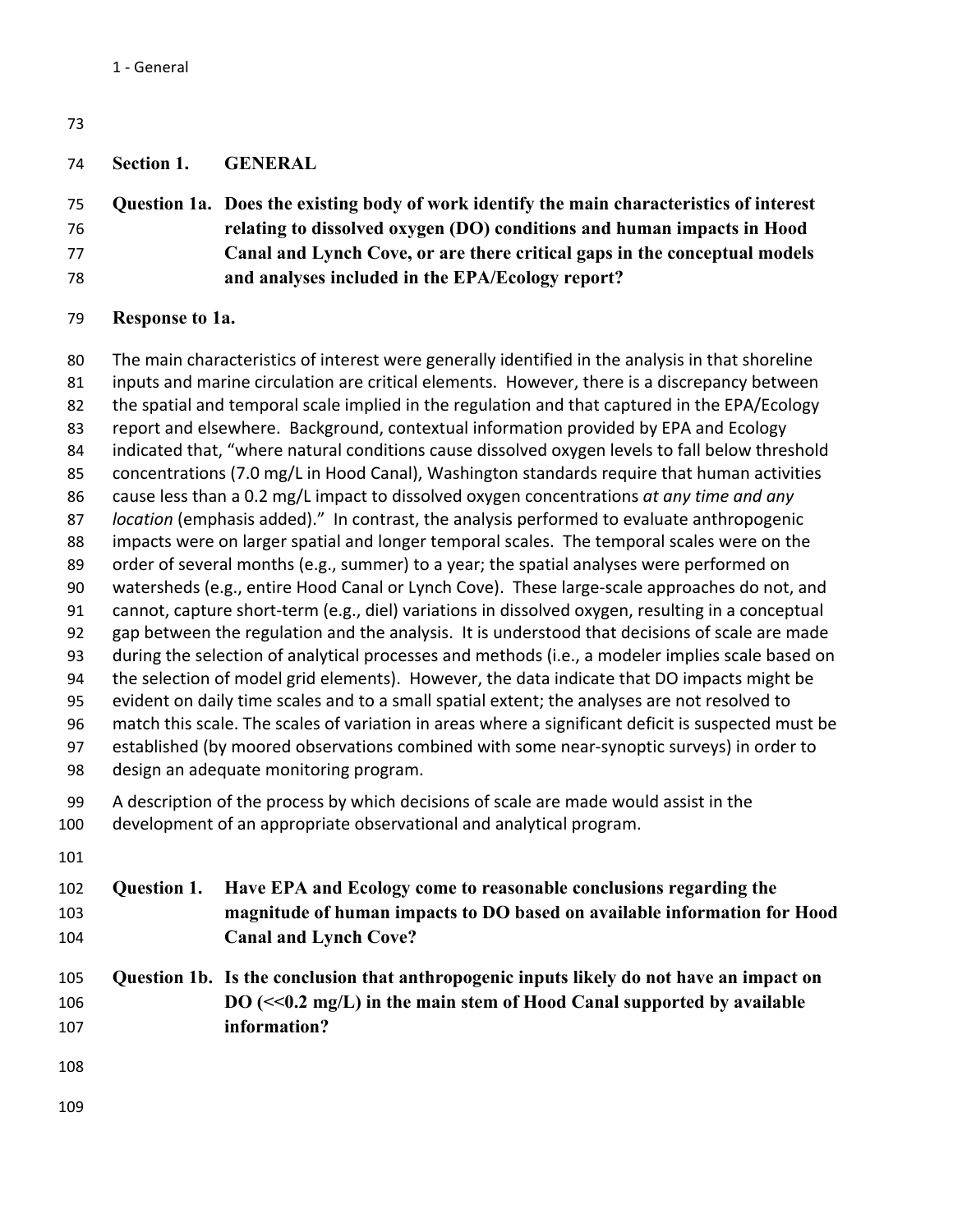#### 1 - General

### 110 **Response to 1b.**

- 111 After reviewing the available information it is reasonable to conclude that it is unlikely that
- 112 anthropogenic activities are currently affecting DO to a magnitude greater than  $0.2$  mg/L in the
- 113 main stem of the Hood Canal. The primary information supporting this conclusion is the low
- 114 population density along the shoreline in this area, the calculated values of marine circulation,
- 115 and the levels of dissolved nitrogen in the marine waters.
- 116

# 117 **Question 1c. Is the conclusion that anthropogenic inputs on DO in Lynch Cove are**  118 **approaching, but have not definitively exceeded the regulatory threshold of**  119 **0.2 mg/L DO, supported by available information?**

## 120 **Response to 1c.**

- 121 The evidence to support a DO deficit of greater than 0.2 mg/L due to human impacts is not
- 122 strong. However, detecting an effect of this magnitude and attributing it to human activities
- 123 would be very difficult in this system. Though the existing data is high quality and the modeling
- 124 tools have been thoughtfully employed, there is substantial spatial and temporal variability in
- 125 this system (as shown in the data presented in the EPA/Ecology report, as well as the
- 126 background data provided by HCDOP and others), which confounds the detection of change.
- 127 Further, the known limitations in available modeling tools will likely result in an uncertainty in
- 128 predicting the DO deficits attributed to anthropogenic and/or natural processes that is greater
- 129 than 0.2 mg/L.
- 130 A further refinement of the Monte Carlo analyses, with the rigorous inclusions of the
- 131 uncertainty of each of the factor components, might give an indication whether anthropogenic
- 132 impacts of 0.2 mg/L were a central tendency. This analysis would also reveal overall
- 133 uncertainty, which could be compared to the given threshold of 0.2 mg/L DO.
- 134

# 135 **Question 1d. Can the uncertainty in the human impacts on DO be reduced with the**  136 **currently available information and tools, as reviewed in the EPA/Ecology**  137 **report?**

# 138 **Response to 1d.**

139 There is a wealth of data produced by the monitoring buoys along the length of Hood Canal 140 that can provide the much needed, temporally explicit detail of the conditions in the water 141 column. Examples are included in Chapter 1 (see Fig. 6; Newton et al, 2012) and Chapter 3.3 142 (Devol et al, 2011) of the HCDOP reports. This information was not utilized in a meaningful way 143 to evaluate variability or uncertainty of the approaches, but should be. A proper investigation 144 of the uncertainty of the analyses that were performed would give an indication of the 145 magnitude of impacts that could be detected with the current methods. This analysis may 146 reveal that the uncertainty is greater than required to support regulatory or management 147 decision-making. In such a case further work should be done. In particular, the three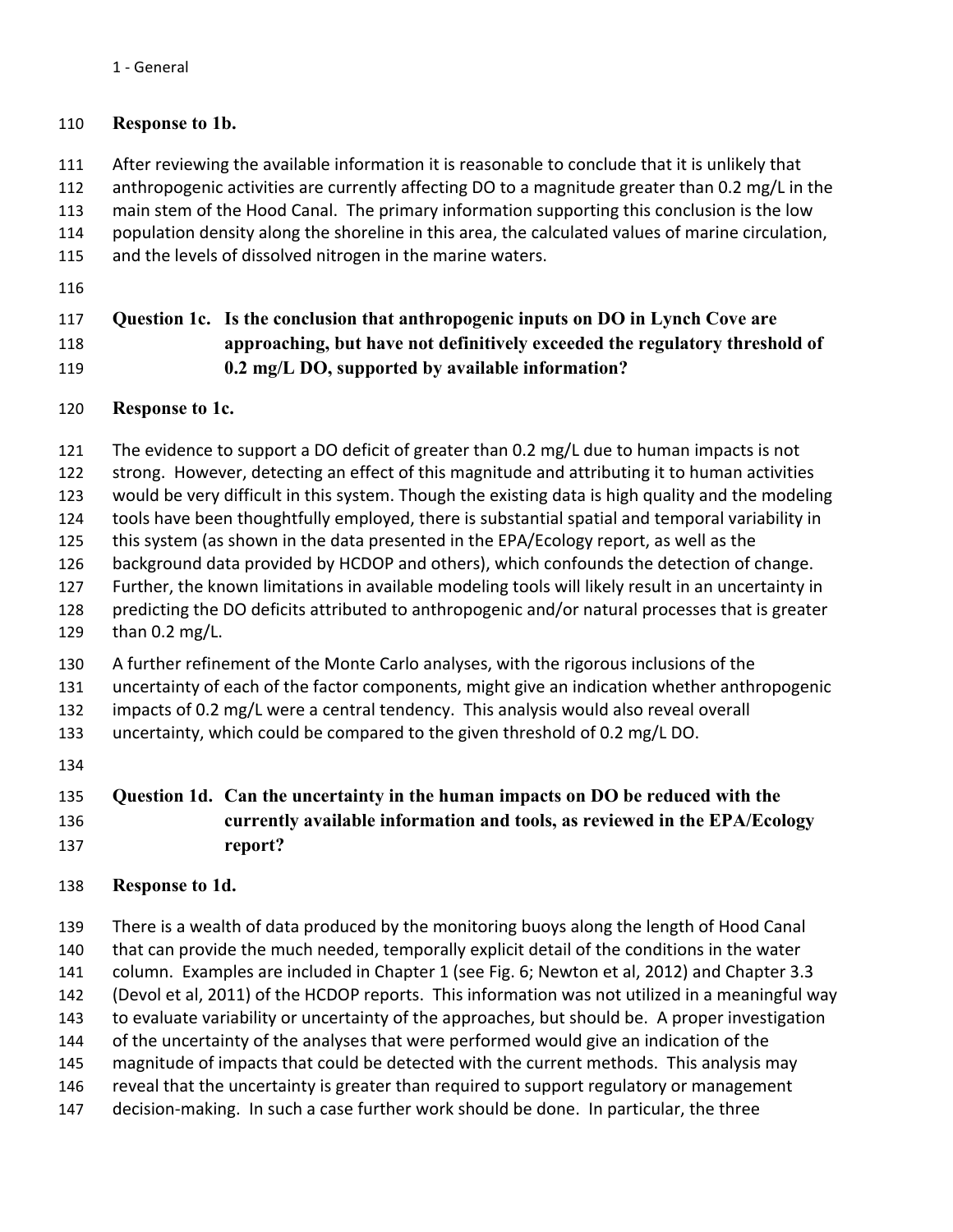- 148 dimensional model, if properly validated, could be employed to assess the magnitude of the
- 149 natural variability and the magnitude of an anthropogenic deficit that could be detected.

150

# 151 **Question 1e. What information/tools would be necessary to substantially reduce the**  152 **uncertainty from a technical and regulatory perspective?**

# 153 **Response to 1e.**

154 It is unlikely that the best available modeling tools are sufficiently precise to resolve human 155 impacts on DO in Hood Canal to the level required by the current regulation. The spatial and 156 temporal variability in many components of the system (population, subsurface denitrification, 157 estuarine circulation, the impacts of logging and red alder N fixation, growth-response, etc.) are 158 difficult to capture individually; propagation of uncertainty is required for a holistic evaluation 159 but was not done.

- 160 That being said, several recommendations were made in the individual responses (see below)
- 161 which we feel would improve these analyses and may lead to a reduction in overall uncertainty 162 of the evaluation.

163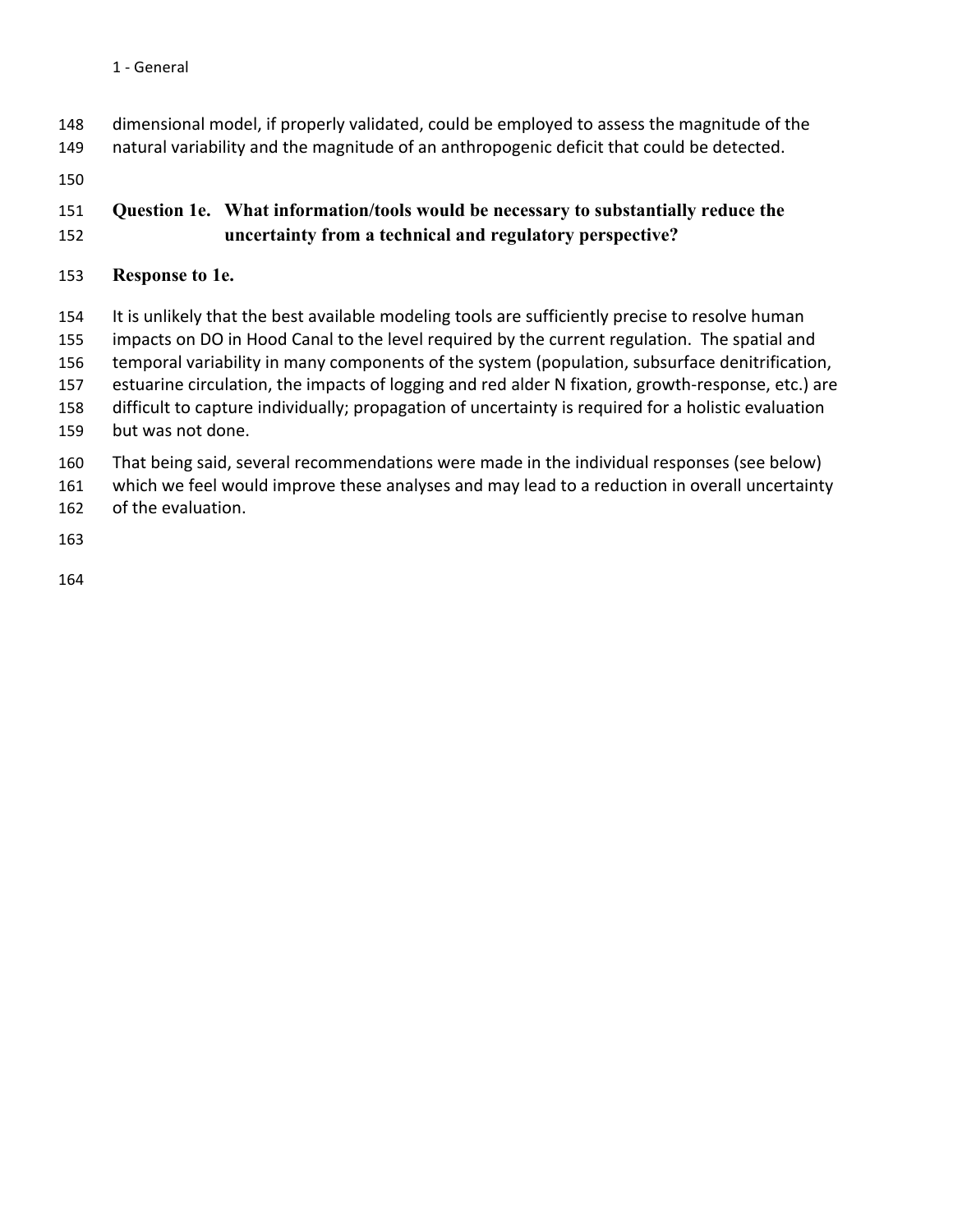165 **Section 2. ANTHROPOGENIC NITROGEN LOADING**

# 166 **Question 2a. Do the existing approaches described in the document capture potential**  167 **anthropogenic nitrogen (N) inputs into Hood Canal? Is the reported range of**  168 **potential loading supported by existing information?**

169 **Response to 2a.**

170 The several papers and the EPA/Ecology report summarizing results are an admirable effort,

171 considering that the sources of data had different purposes and different scopes of space and

172 time. The report seems likely to have the order of magnitude of the watershed-derived

173 nitrogen loads assessed adequately. At the same time, below, we include a number of

174 suggestions that would improve the presentation, and suggest some alternative calculations

175 that would lead to more intellectually compelling, and perhaps improved estimates of

176 anthropogenic nitrogen loads. The suggestions below are a mix of editorial comments and

177 suggestions for new calculations.

178 Dry deposition reported in Fig. 13, and Paulson et al. (2006) and Steinberg et al. (2010) are

179 substantially lower than those reported from other places, more explanation is needed as to

180 why this region differs markedly from other sites. Papers by Weathers et al. (2006) and by

181 Bowen and Valiela (2001) could be cited for comparisons.

182 The report shows different estimates for inputs from the Alderbrook resort; it would be helpful 183 to know how these different values were reconciled and a final value was selected.

184 In several places (pages 22, 23, 28), the report mentions data processing using medians. While 185 this may seem reasonable at first sight, in many instances, such practice leads to considerable 186 underestimates. In particular, groundwater nutrient concentrations are characteristically highly 187 skewed, and a few rare but quite high values are the rule. It turns out that these parcels of high 188 nutrients reach receiving waters, and contribute to nutrient loads. They should not be ignored 189 in estimates of watershed-derived nitrogen loads, and the report ought to deal with estimates 190 that include the high values. If more sophisticated weighting protocols are not used, the use of

191 means is recommended.

192 A better description of the land covers and practices (include area of logged parcels, whether

193 vegetation is accreting, the extent of agricultural uses, use of lawn fertilizers near-shore) would

194 help provide the context to discussion in pages 24 and ff. It is not self-evident what is meant by

- 195 "background" (please define).
- 196 Some standard way to deal with Total Dissolved Nitrogen (TDN), Dissolved Organic Nitrogen

197 (DON), etc. needs to be consistently used in the EPA/Ecology report and a specific consideration

198 of DON should be included. DON concentrations are usually highly variable, are usually higher

199 than Dissolved Inorganic Nitrogen (DIN) in many waters, but in stark contrast, seem rather low

200 in the Hood Canal ecosystem. More importantly, the bulk of DON may be biologically

201 unavailable (for example, check paper by Kroeger et al. 2006). We recommend focusing on

202 nitrate and ammonium as the data are available and there is a higher degree of certainty with

203 regard to its biological utilization. However, DON still may contribute to biomass production.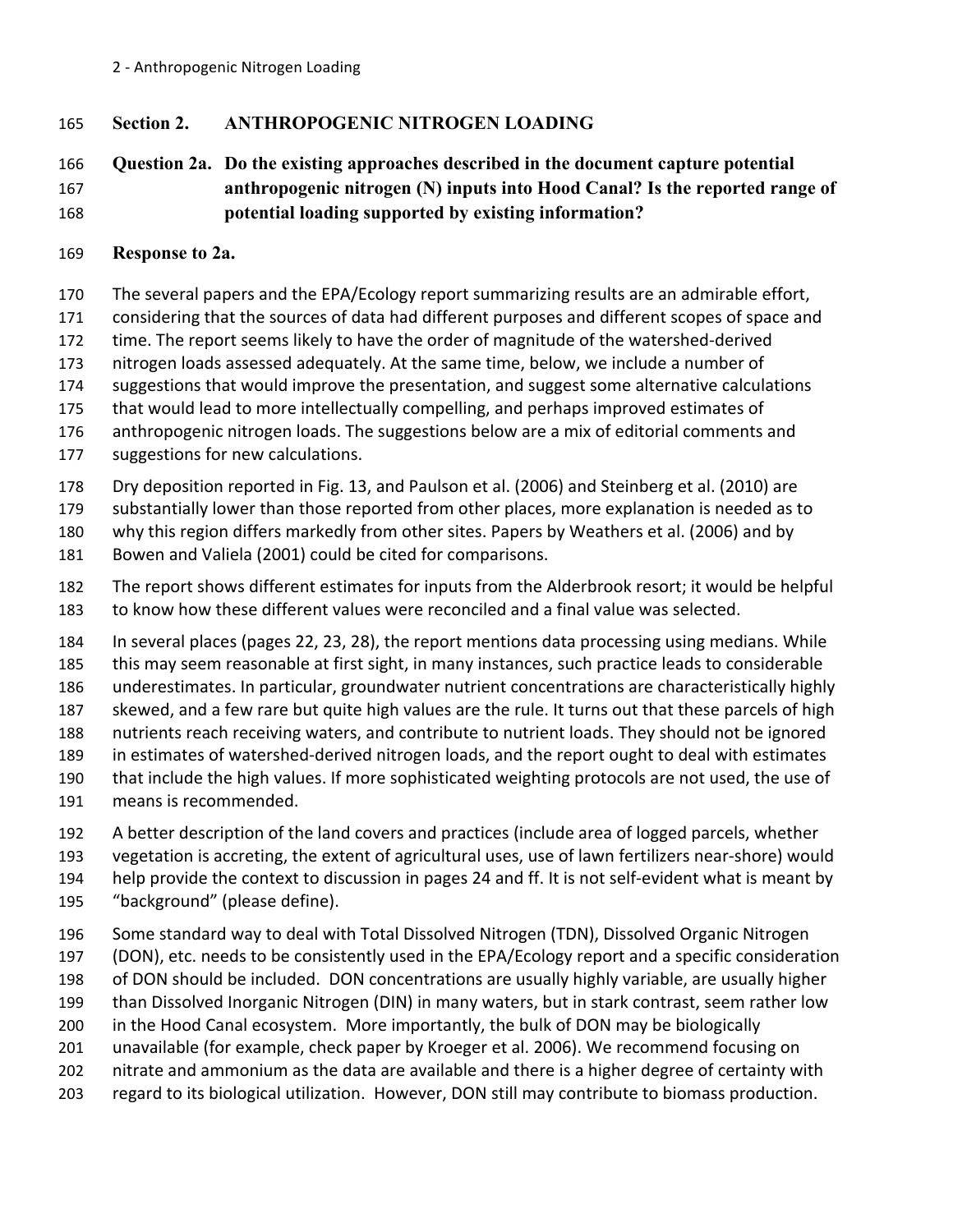- 204 DON measurements, and bioassay experiments to determine bioavailability, especially in Lynch
- 205 Cove, in the summer period would provide useful insight on utilization and potential 206 contribution to biomass production.
- 207 There are many places where explicit definitions need to be made. For example, "Human" is
- 208 too vague a term. Perhaps the authors mean wastewater. Please also define "residential"
- 209 development", and "natural background" (p. 30).
- 210 In Steinberg et al. (2010), the different sources of watershed-derived N inputs were obtained by
- 211 examining correlations of watershed land uses with N concentrations at the mouth of
- 212 tributaries draining the watersheds. These estimates of watershed-derived nitrogen are likely
- 213 to produce results with a large uncertainty (we note that the  $R^2$ , the coefficients of
- 214 determination, were considerably below 0.65, the criterion defined for minimum predictive
- 215 power of regression models; see Prairie (1996)). The large uncertainty derives from the
- 216 procedure itself, the land use data entered, as well as the uncertainty implicit in inclusion of all
- 217 mechanisms involved in transport from watershed and through the receiving stream to the
- 218 mouth of the tributary. These methods are an unorthodox and unconvincing means of sorting
- 219 out sources of watershed-derived nitrogen. They should be verified by comparison with more-
- 220 established methods.
- 221 We suggest that the results on watershed inputs in the EPA/Ecology report be checked by a
- 222 more direct calculation of watershed-derived N loads entering receiving waters, such as is
- 223 available by use of the NLOAD internet site (see Bowen et al. 2007), applying, for example, NLM
- 224 and ELM models. This would require that land use, and other data from each of the watersheds
- 225 draining into Hood Canal.
- 226 In general, and specifically for calculating a new set of estimates of N loads, there are some 227 further items that need more clarification:
- 228 1. logging releases nitrate to soils and streams, and this phenomenon needs to be added to 229 the calculation, since perhaps half the watershed surface was logged, as discernible in 230 remote images.
- 231 2. logged areas then become accreting in terms of nitrogen (red alder, a common
- 232 successionary species, holds about 3% N in its green parts) so this might be considered as a 233 way N is retained within the watershed.
- 234 3. existing data on cover and N release rates from red alder needs to be included in a different 235 way. Red alder grow only on land or on fringes of freshwater wetlands. Any N released by 236 alders thus will necessarily have to cross other environments (soil, littoral shore, freshwater 237 streams) before seeping into estuarine waters. Therefore, losses need to be included in the 238 calculations. It seems inadvisable to simply assume that all fixed N reaches the estuaries.
- 239 4. it seems arbitrary to consider only septic systems at certain distances from the coast; many 240 septic systems can potentially contribute N to receiving waters, and need to be included (p. 241 32). There is a detailed discussion of these N dynamics, distances to be considered, and loss
- 242 terms involved in septic system plumes in Valiela et al. (1997).
- 243 5. distributions of TDN concentrations should be used instead of medians in Table 4.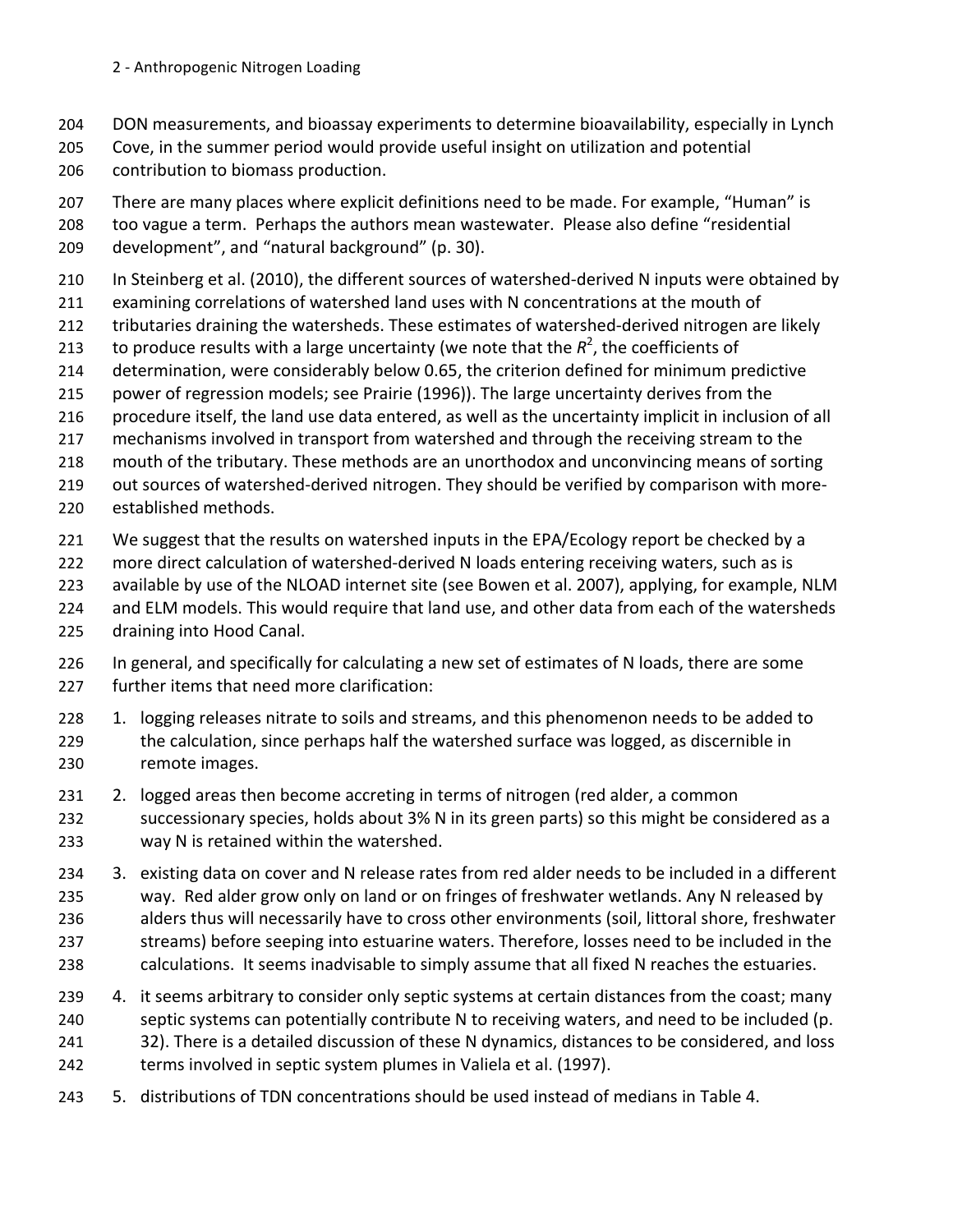244 6. if one expects that within-stream changes in fate of N are important, the watershed exports

- 245 calculated for each tributary from a model such as NLM should then be input to a model
- 246 that captures the transformations, sinks, and new inputs during transit in the tributaries.
- 247 The NLOAD site includes ELM, which would be one such model. On the other hand, if transit 248 times are short, and within-stream changes in N can be assumed as minor, the NLM-derived 249 N loads can be summed for all tributaries as the load to Hood Canal.
- 250 7. there were some areas with no tributaries: these contribute N, nonetheless, and can be 251 treated in NLM the same as tributary watersheds, and their N contribution added to obtain 252 the load to Hood Canal.
- 253 We expect that most of the revisions we suggested above will result in increased TDN loads 254 compared to those currently in the EPA/Ecology report. This is important because the intent of 255 the EPA/Ecology report was to assess the magnitude of anthropogenic land-derived N sources 256 and their link to water quality in Hood Canal.
- 257
- 258

# 259 **Question 2b. Does existing information/data support the decision to set an upper bound on**  260 **the estimates for shoreline On Site Septic (OSS) loadings to Lower Hood**  261 **Canal/Lynch Cove based on total groundwater loadings, calculated using**  262 **measured groundwater N concentrations and estimated groundwater flows**  263 **from water balance calculations?**

# 264 **Response to 2b.**

!!!!!!!!!!!!!!!!!!!!!!!!!!!!!!!!!!!!!!!!!!!!!!!!!!!!!!!!!!!!

265 Several different approaches for estimating N inputs from OSS systems to Lynch Cove were

266 presented in the report. One approach required an estimate of groundwater flow rate and N

267 concentration in groundwater. Another approach estimated N loading via groundwater using 268 per capita estimates.

- 269 Only one reliable groundwater flux is presented in the EPA/Ecology report, estimated from a
- 270 water balance. The estimate was made for Hood Canal, but is also extended to Lynch Cove<sup>1</sup>.
- 271 The groundwater flux estimated from the water balance seems defensible. Table 12 has a
- 272 standard deviation around this estimate, but it isn't clear where this standard deviation comes
- 273 from—is it an inter-annual deviation? This should be made clearer. In Table 12, it is assumed
- 274 that this flow rate is normally distributed. A justification for this should be provided.

 $1$  A literature search (outside of the report) indicates an additional groundwater flow rate estimated from measurements of Rn, Ra, and seepage meters by USGS; however, these estimates are much larger than those obtained from the water balance approach (Swarzinski et al. 2007). Discussion during this review indicated USGS does not trust these estimates and that the results of the paper in ES&T are not correct. Estimates published in a high impact peer review journal should be withdrawn if they are not correct.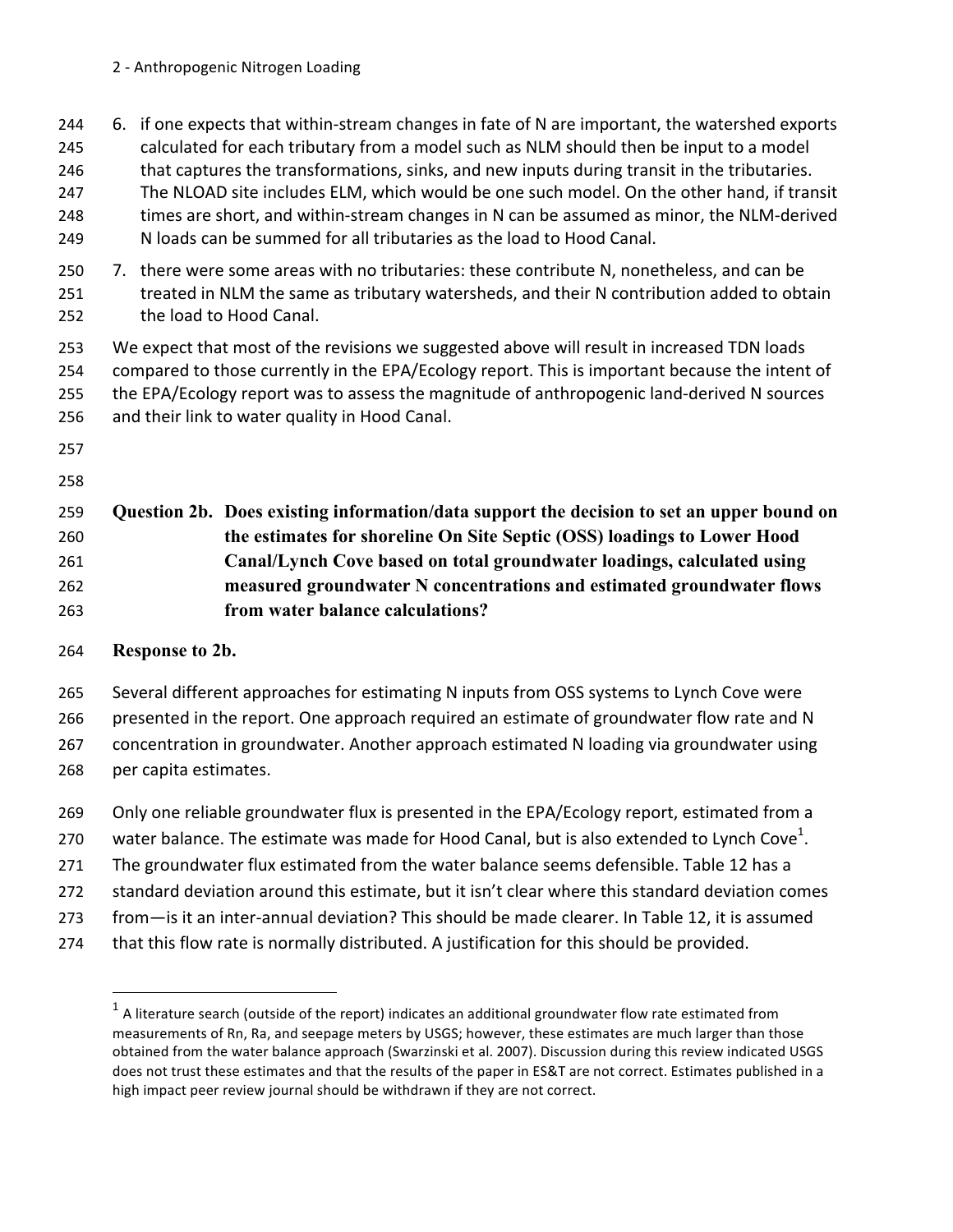#### 2 - Anthropogenic Nitrogen Loading

275 A number of N measurements in groundwater were done by different researchers in different 276 areas of the watersheds. Only measurements of discharging groundwater to Lynch Cove seem 277 appropriate to estimate fluxes to Lynch Cove, and these measurements are available – seeps 278 were sampled along Lynch Cove shoreline. However, even this approach is problematic because 279 'plumes' of high N groundwater discharging into Lynch Cove could be missed by the random 280 sampling of seeps. Additionally, it seems that a median value from only freshwater samples 281 from the seeps is considered (Table 4) and used to estimate fluxes. This is problematic because 282 very high N values may be important (the distribution is right skewed). Also, some high N may 283 be found in marine or brackish samples because the leach field could be inundated with marine 284 water during high tides at sites adjacent to Lynch Cove/Hood Canal. The N in the fraction of 285 freshwater in brackish samples could be back-calculated assuming conservative mixing of fresh 286 and marine water. It doesn't seem appropriate to use N concentrations measured away from 287 the shoreline in GW (from wells within the watershed) to estimate a flux because N may behave 288 non-conservatively along the flow path from the land to the sea – denitrification could be 289 occurring (see Figure 3 in Bowen et al. (2007) for example).

290 Other techniques for estimating N loading included per capita estimates (number of people per 291 house \* N excreted per unit time per capita\* number of houses within a buffer \* an assumed 292 lost rate of 35%, for example). The number of people was different depending on the buffer 293 used. This estimate represents a 'worst case scenario' and an upper bound on the N loading. It 294 may give unrealistically high N loading estimates on an annual basis. Although this technique 295 can be used to estimate seasonal variation in N loading from changing seasonal populations, it 296 does not capture shorter term variation in GW N fluxes that might occur if N is trapped in thin 297 water films in the vadose zone and is flushed by rainfall and subsequently discharged some 298 time later. The timing of the release of N from OSS, relative to timing of marine N inputs to the 299 photic zone may affect whether OSS impacts DO deficit to a greater extent than marine inputs.

300 The report indicates that the per capita method may overestimate N loading to the system, and

301 favors the measurement-based loading calculations. However, as discussed earlier, the

302 measurement-based loading calculations may under-estimate the loading since measurements

303 may miss high N plumes and also used the median concentrations of N measured, and ignored

304 N concentrations that could be computed from the brackish and marine seep samples.

305 There are three possibilities to get better, more defensible N loadings:

306 1. Re-do N loading estimates using a watershed model that considers N sources as a function 307 of land use and cover and accounts for non-conservative behaviors during subsurface 308 transport (as mentioned above).

- 309
- 310  $\rightarrow$  Problems with this: land cover and use data may be available, but transformation rates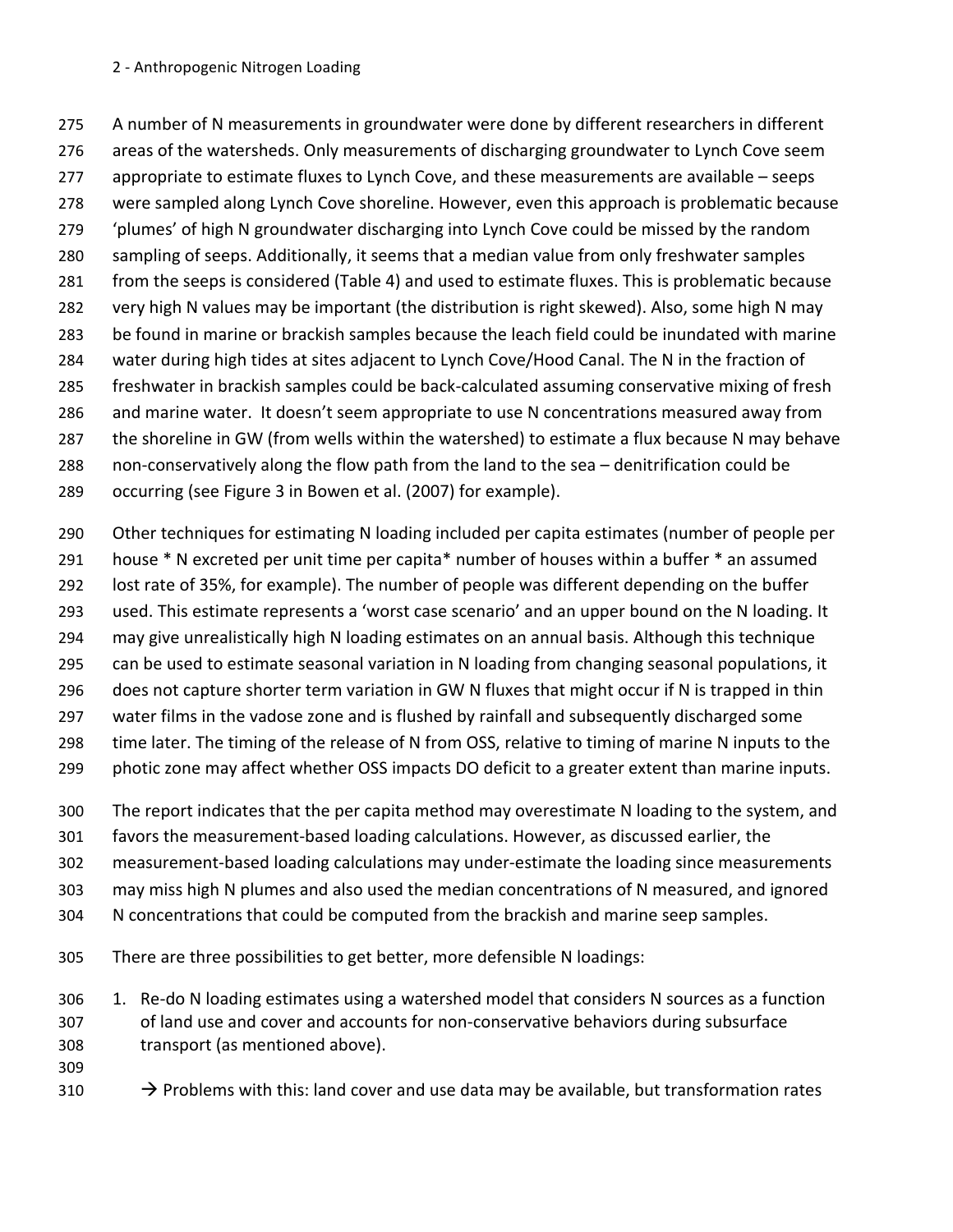- 311 may not be readily available for the system and subsurface characterization may not be
- 312 good enough to assign transformation and fate / reaction rates. Also hydraulic
- 313 conductivities may not be known, and fractures may be present in the 'cement material' at 314 depth making subsurface transport complicated.
- 315 2. Use the upper estimates of N-loading from per capita estimates. Choose a 316 (environmentally) protective N-loading rate by choosing a large buffer (see map of buffers 317 in the report).
- 318 3. Re-examine the measurements of N in the seep data to obtain more N concentrations. Use 319 all the data – back calculate the N in the freshwater component in brackish samples to use 320 those too. Don't use the median for the estimates of N, instead using the full distribution of 321 N concentrations (what is done in the Monte Carlo Simulation, and include data from the 322 brackish samples).
- 323 The most (environmental) protective choice would be (2) perhaps. Uncertainties in (1) may be
- 324 great. Method (3) may miss some of the large (and time varying) N concentrations. Any
- 325 estimate should assess the time-varying loading (forced by changes in land use residents, and
- 326 physical transport mechanism) and how this covaries with inputs from the marine bottom
- 327  $waters<sup>2</sup>$ .
- 328 The probabilistic estimation on page 61 would be affected by our comments. Regarding the
- 329 tributary inputs, the human inputs may change. For the OSS inputs, these may change as well –
- 330 in particular, the N concentrations would change. A justification for the choice of using a normal
- 331 distribution for the tributary inputs and the GW flow should be provided or justified as these
- 332 would greatly impact the results and the conclusion regarding the human influence on DO
- 333 deficit.

!!!!!!!!!!!!!!!!!!!!!!!!!!!!!!!!!!!!!!!!!!!!!!!!!!!!!!!!!!!!

- 334 In addition, we note that there were several general points that could have received more clear 335 exposition.
- 336 1. Paragraph on bottom of p. 32 is hard to follow, needs to be re-done...confusing ..full 337 occupancy can't be just 2.2 persons per dwelling...etc.
- 338 2. The EPA/Ecology report presented a number of situations where there were different
- 339 estimates of variables obtained by different methods and authors. To neutrally assess
- 340 relative likelihoods for conflicting estimates, the report carried out a Monte Carlo
- 341 simulation exercise. This approach might be helpful but needs some re-working. For
- 342 example there are a substantial number of outcomes to the right of the mode in Fig. 20...we
- 343 are unsure what to make of the values to the right. The inputs need to be better justified
- 344 and refined using our suggestions. More importantly, there is the question of the relative

<sup>&</sup>lt;sup>2</sup> Timing of watershed and marine inputs are likely in phase temporally. Watershed inputs force circulation and thus marine inputs. It would be nice if the report discussed this phasing more.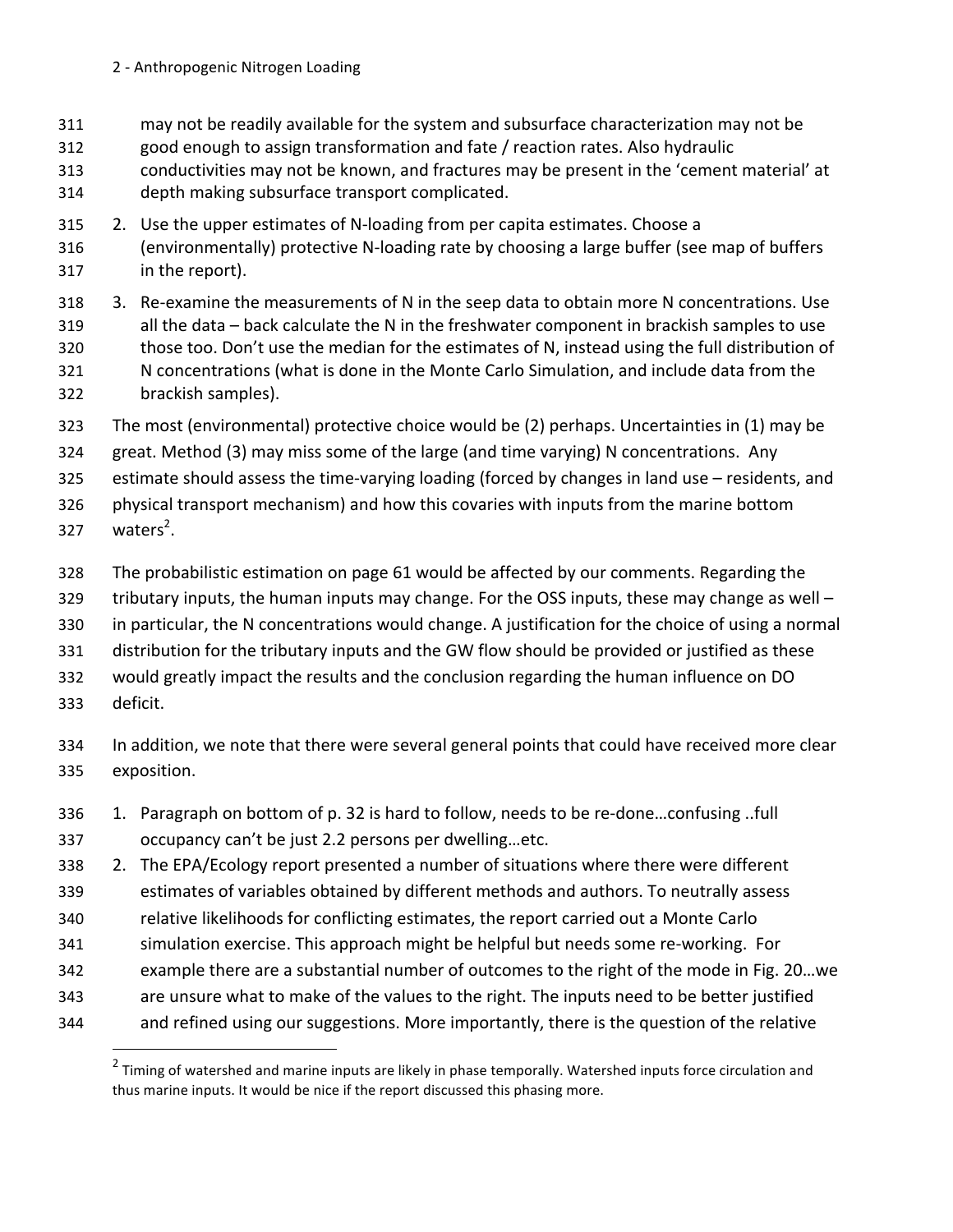- 345 validity of the outcomes included in the simulation. In a study of whether heads or tails are
- 346 more likely, we are fairly certain of the validity of the event "heads" and "tails". We would
- 347 recommend that the EPA/Ecology report place more effort on obtaining estimates that have
- 348 as much validity as feasible; many of our suggestions above should help to determine more 349 credible estimates.
- 350 3. For several values, several local experts pointed out the strong seasonality of the exports
- 351 from watersheds. The entire report needs to be gone over, with a view as to how the time
- 352 steps (month, season, years) are considered in each section, with some thinking as to how
- 353 different time steps may or may not have important consequences.
- 354
- 355

# 356 **Critical analyses for 2.**

- 357 The following analyses are critical to the completion of this work. Without them it will be 358 difficult to reach supportable conclusions.
- 359 Re-examine the measurements of N in the seep data to obtain more N concentrations. 360 Use a distribution of N concentrations.
- 361 Rework the Monte Carlo analysis with revised input values and also include a 362 consideration of the validity of the outcomes included in the simulation. We would 363 recommend that the EPA/Ecology report place more effort on obtaining estimates that 364 have as much validity as feasible.
- 365 Use distributions of N concentrations from septic systems, or means, and not medians.
- 366 Include all septic systems in the watershed, and not just those within an arbitrary buffer 367 distance to obtain a worst case scenario estimate.
- 368 Compare loads using more well-established models that are based on the 369 biogeochemical rates and hydrologic processes, rather than purely on correlations.
- 370

371

# 372 **Recommended analysis for 2.**

- 373 The following analysis will likely improve the reliability of the estimates.
- 374 Include the impacts of logging on release of soils N.
- 375 Include the N accretion/retention from regrowth of logged areas.
- 376 Utilize models such as NLM to capture N loads from tributary watersheds. The ELM 377 model form the NLOAD site (http://nload.mbl.edu/) can capture nutrient 378 transformations during transit.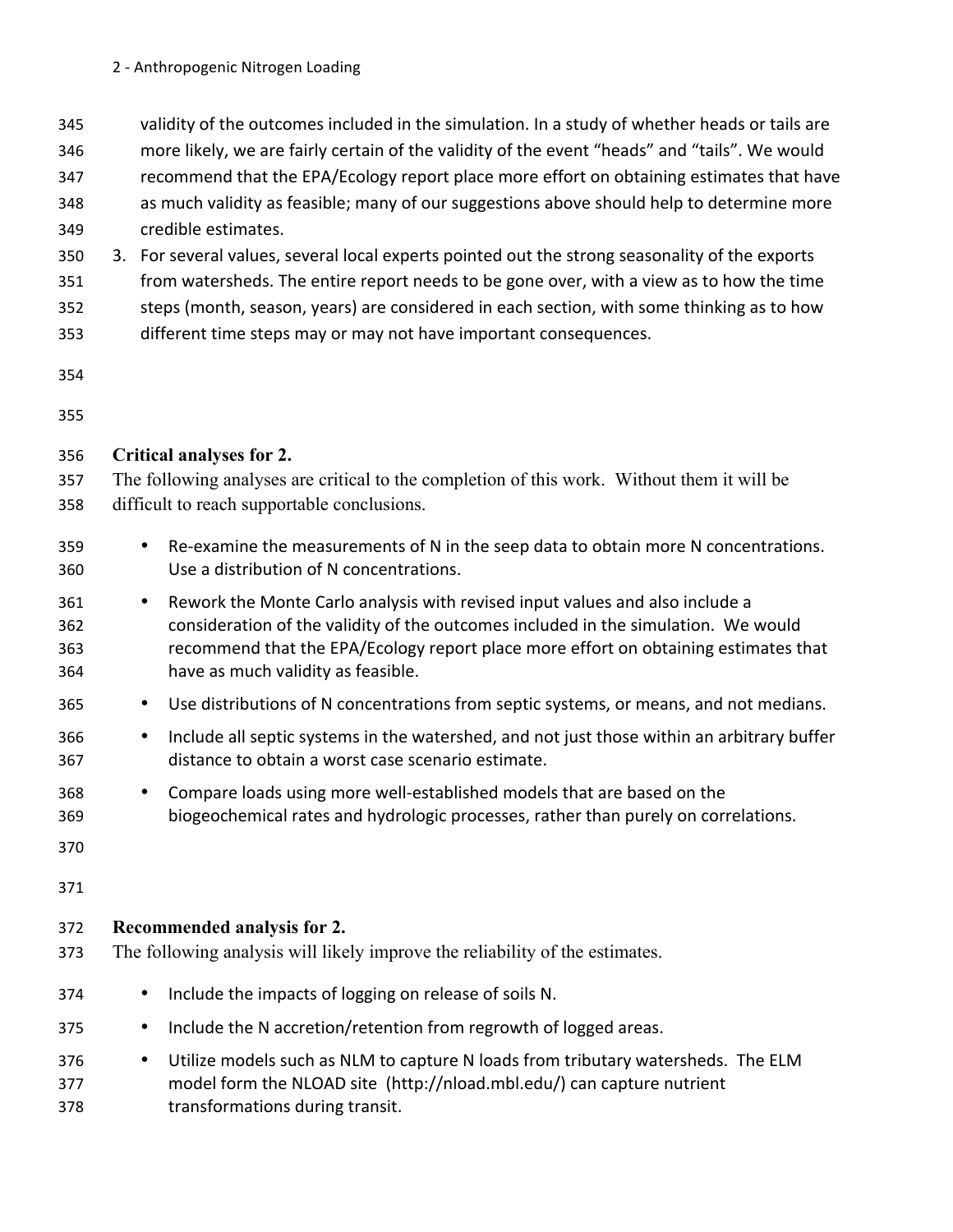#### 2 - Anthropogenic Nitrogen Loading

- 379 Redo N loading estimates using a watershed model that considers N sources as a 380 function of land use and cover and accounts for non-conservative behaviors during 381 subsurface transport (as mentioned above). Lack of information on transformation 382 rates and subsurface condition may make this problematic.
- 383 Delineate links between nutrients, algae, and hypoxia using concentrations as the 384 drivers.!
- 385 Include a consideration of the seasonality of the exports from watersheds.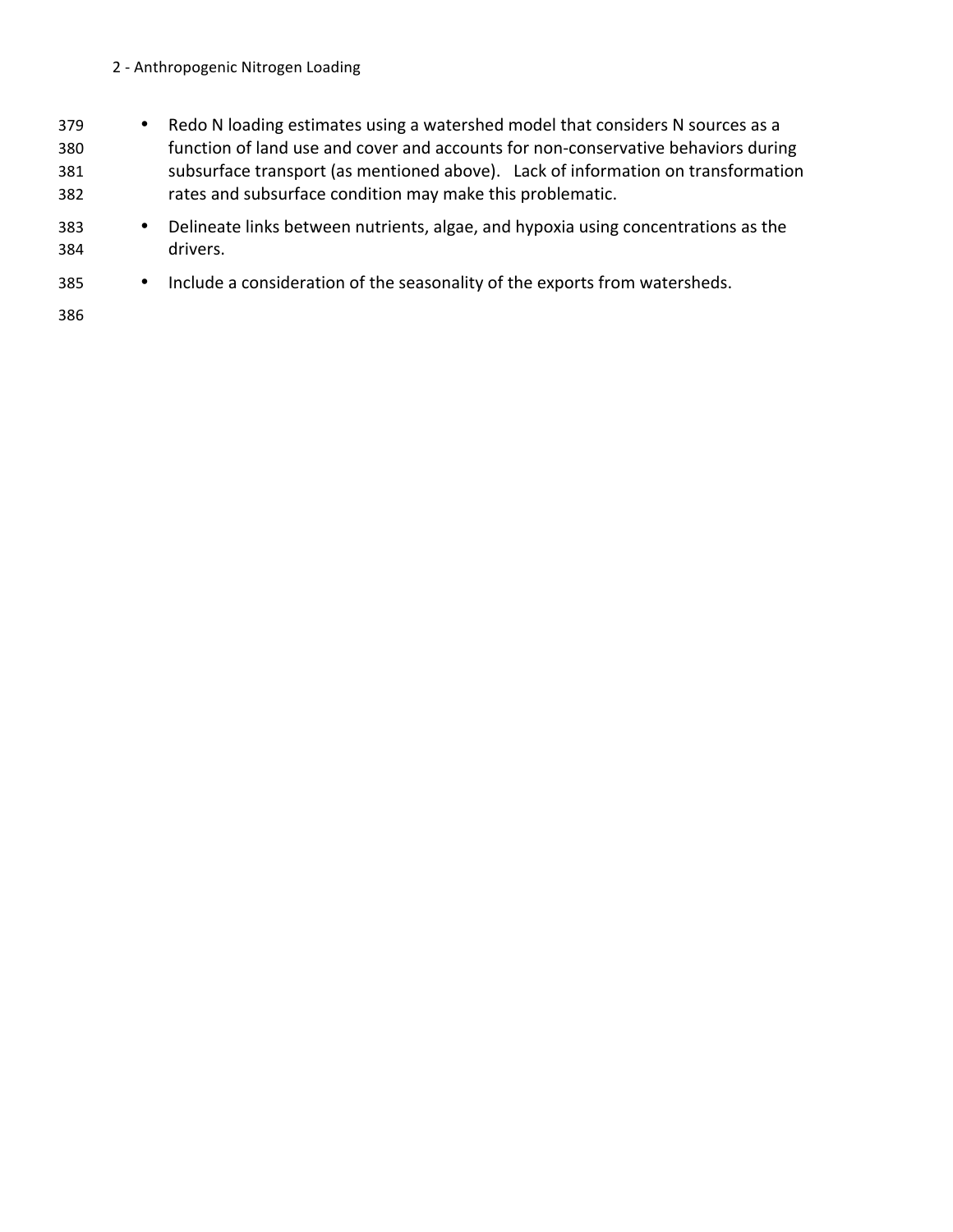387 **Section 3. MARINE NITROGEN LOADING**

# 388 **Question 3a. Is the reported range of marine N loading described in Devol et al. (2011)**  389 **supported by various analytical approaches for marine circulation in Hood**  390 **Canal?**

391 **Response to 3a.**

392 None of the approaches used to estimate the range of marine N loading are explained 393 thoroughly and it is strongly recommended that this topic be revisited. The four methods yield 394 quite different estimates for the horizontal salt flux and marine N flux and none are compared 395 to the available direct measurements from the Twanoh mooring. Use of a salt balance 396 approach (the Knudsen relation) to estimate an inflow transport (Method A in Devol et al.) 397 relies on fewer estimated parameters and is, therefore, the recommended methodology. 398 However, more careful attention to the estimate of the layer salinities is needed and 399 uncertainties in the values should be estimated. The choice of the pycnocline depth (really the 400 depth where the mean velocity equals zero) is not strongly defended and yet is of critical 401 importance. Since the model originates from a vertical integral of the horizontal transport, a 402 more appropriate definition of the layer salinity  $S_1$  would use a flux-weighted value, i.e.

$$
s_1 = \frac{\int_{h_i}^0 u s \, dz}{\int_{h_i}^0 u \, dz}
$$

403  $\blacksquare$ , where u is the horizontal velocity, s is salinity, h<sub>i</sub> is the depth of the interface between inflow 404 and outflow (see Figure 1), and the denominator is the outward volume flux in the upper layer.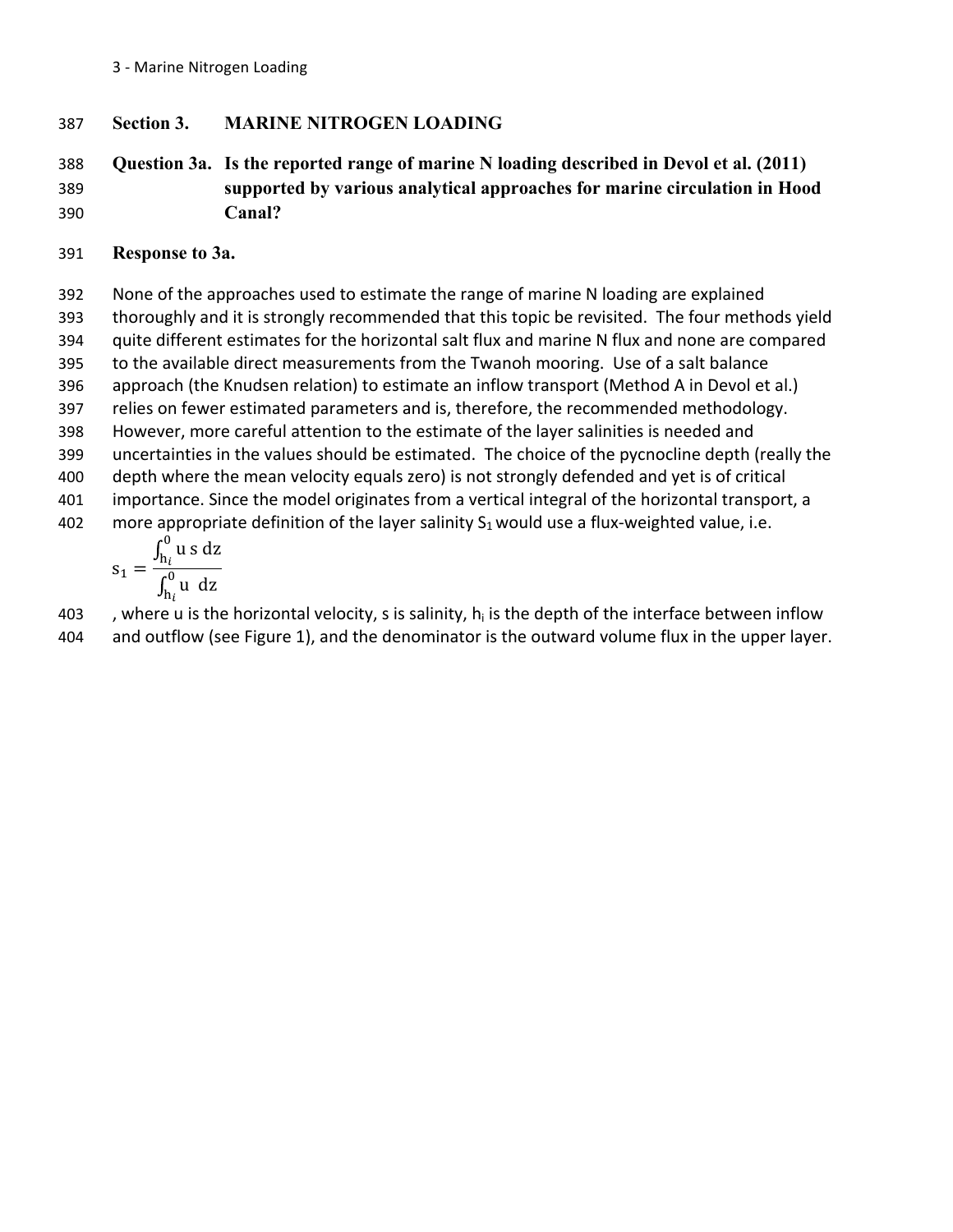

- **406** Figure 1 schematic vertical profiles of horizontal velocity (u), density (ρ) and vertical velocity (w) and the 2-layer<br>407 formulation used in the report. Note that h<sub>i</sub> is the depth of the upper layer and is defi
- formulation used in the report. Note that h<sub>i</sub> is the depth of the upper layer and is defined as the vertical location where u=0.
- 408 The flux-weighted approach is likely difficult to implement for the surface layer because salinity
- 409 and velocity change rapidly in the near surface layer. It is our understanding that an
- 410 extrapolation scheme was used to extend salinity profiles to the surface. A full description of
- 411 the scheme, an assessment of the uncertainties in layer salinity, and their impact on the fluxes
- 412 are essential.
- 413 We discourage use of the alternative methods for estimating marine N loading for the following 414 reasons:
- 415 Method B relies upon an estimate of the area and time mean vertical eddy diffusion coefficient.
- 416 We do not recommend this approach since there is no basis for selecting the diffusivity value.
- 417 Method C seems problematic it involves a number of uncertain rate estimates to
- 418 parameterize the effects of denitrification and primary production on the nitrate budget. These
- 419 undoubtedly add uncertainty to the flux estimates.
- 420 Method D is not very well described and may be OK, but it appears that N flux is an input
- 421 variable in the formulation, and requires many additional parameters. Hence it is a consistency
- 422 check rather than an estimation technique.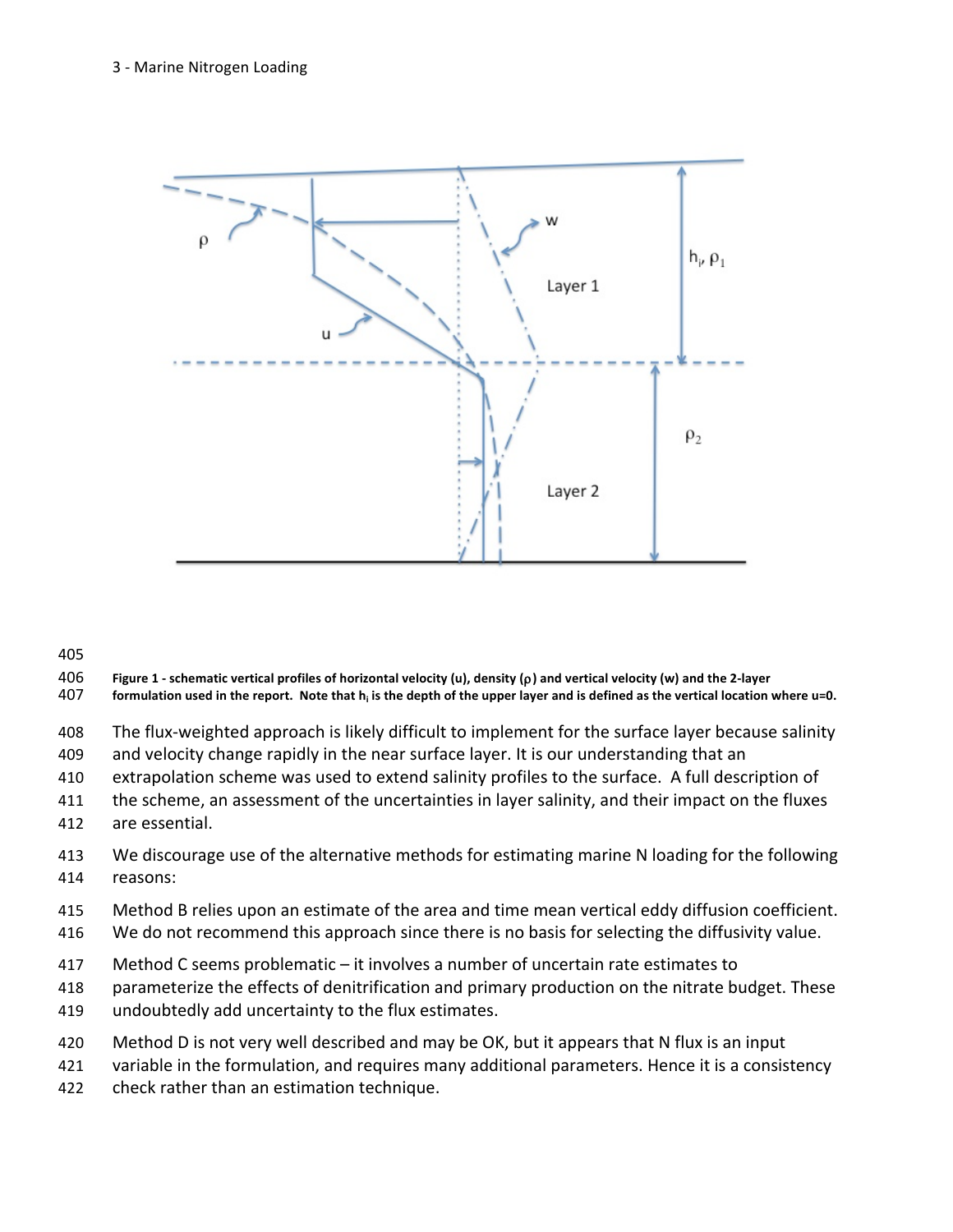#### 3 - Marine Nitrogen Loading

423 The largest conceptual problem is that all of these formulations neglect tidal dispersion (or any

424 other time-varying contribution to salt and nitrate fluxes). The large tidal range and shallow

- 425 depths in Lynch Cove suggest that covariance of time-varying velocity and concentration could
- 426 drive a significant inflow. Using a simple Reynolds decomposition

 $u = \overline{u} + u'$ 

$$
427 \quad c = \overline{c} + c'
$$

428 the flux should have two significant contributions

$$
429 \quad \overline{uc} = \overline{uc} + \overline{u'c'}
$$

430 These two contributions could vary in magnitude with depth and might even have different

431 signs. The ROMS modeling study finds the eddy flux (u'c') to be equal in magnitude to the mean

- 432 component. The field observations from Twanoh should be used to estimate these terms.
- 433 Methods A-C can only capture the mean component; the observations can provide an estimate
- 434 of the correction needed to account for the total flux.
- 435 In summary, it is felt that a revised estimate using Method A that includes uncertainties in a
- 436 guantitative way, augmented with an estimate of the time-varying contribution based on
- 437 analysis of existing observations, will yield the most reliable estimate of marine N loading.
- 438

| 439 | Question 3b. In the aggregated model analyses, human impacts to DO at depth in Lower |
|-----|--------------------------------------------------------------------------------------|
| 440 | Hood Canal (Lynch Cove) are estimated using the proportion of human                  |
| 441 | nitrogen loadings to total nitrogen loadings. As noted in the EPA/Ecology            |
| 442 | report, there are two differing views on how to calculate the upward marine          |
| 443 | nitrogen flux. Is it reasonable for EPA/Ecology to adopt both approaches and         |
| 444 | conclude that marine nitrogen fluxes affecting DO fall in the resulting range?       |

445 **Response to 3b.**

446 The presentation of the aggregated model analyses in the summary and the HCDOP report was 447 unclear and imprecise which made it difficult to evaluate the results and to answer definitely if 448 the approach of including both approaches was reasonable. The clarity of the presentation 449 would be improved if the marine N loading estimate were clearly separated from the DO 450 consumption estimate. As it is now written, the presentation of the Devol et al. (2011a) model 451 and Brett (2010a) model emphasize the DO consumption estimates and fail to clearly present 452 how the marine N loading values are estimated. The model equations should be summarized 453 so that the methodology and balances assumed are unambiguous. It appears that to arrive at 454 the marine N loading values the inflow transport from the salt balance was simply multiplied by 455 N concentrations at various depths to define an upward flux of marine nitrogen into a limited 456 region of the upper water column that contains the euphotic zone (where N is consumed). If 457 this interpretation is correct, then the methodology is flawed. Conservation of mass is invoked 458 to argue that the horizontal inflow to Lynch Cove must result in upwelling. However, this 459 results in a vertically-varying vertical velocity that reaches a maximum at the interface between 460 inflow and outflow (see Figure 1). As now applied in the model, a constant value (the maximum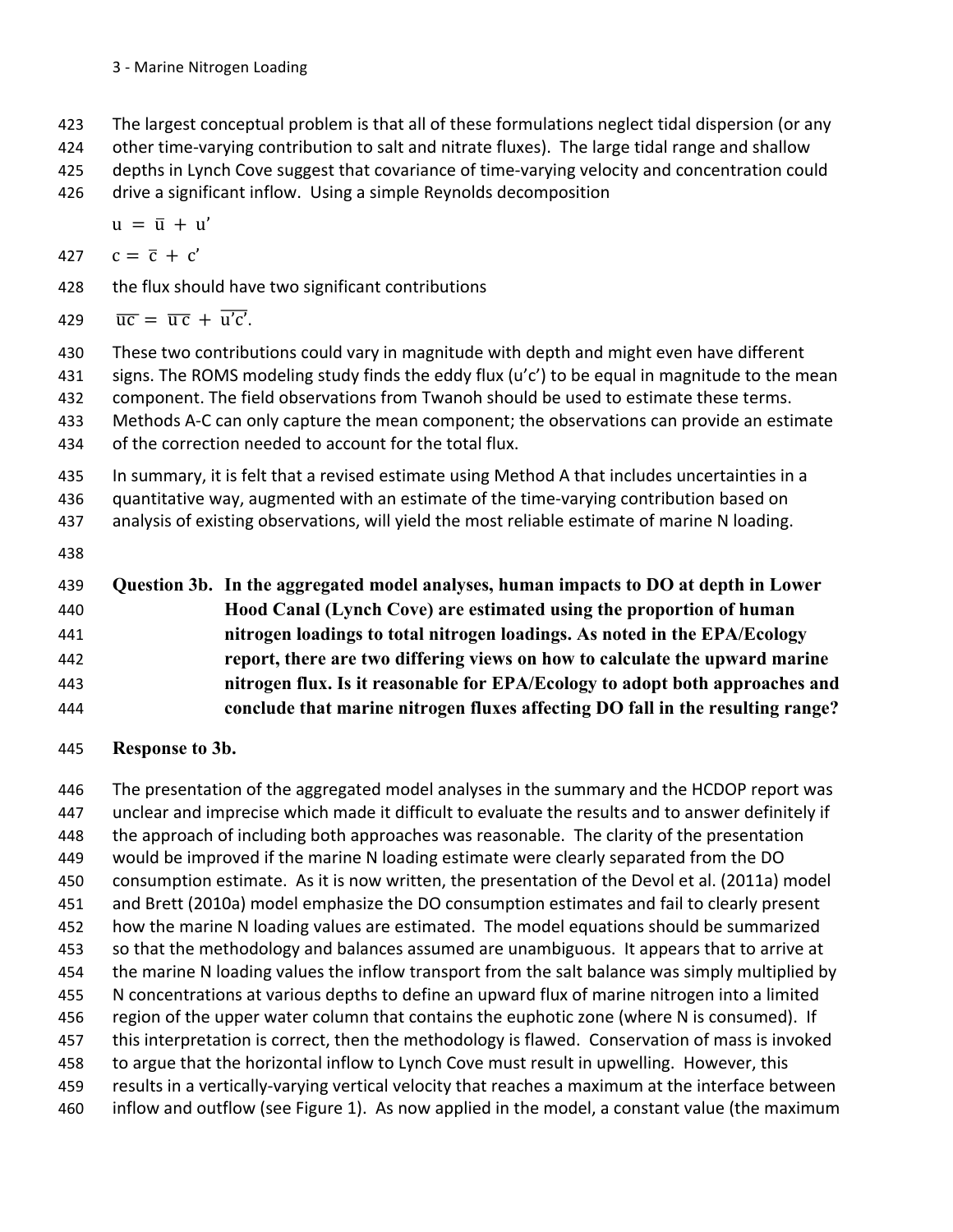- 461 value) is used at all depths which over estimates the flux except at the inflow/outflow interface
- 462 (h<sub>i</sub> on Figure 1). Thus the position of the depth surface that defines the base of the euphotic 463 zone relative to the interface must be specified.
- 464 If the euphotic zone is deeper than the interface  $(h_i)$ , then there is an additional pathway for 465 marine nitrogen loading – horizontal advection. Some accounting for this possibility would be 466 wise; the buoy observations can be very helpful in estimating the potential importance of this 467 additional term.
- 468

# 469 **Question 3c. Is the reported range of marine nitrogen loading consistent with model**  470 **uncertainty?**

# 471 **Response to 3c.**

472 Uncertainty is addressed by providing a range of estimates. The analysis could be improved by

473 more fully exploiting the rich data set that the buoy observations provide to obtain uncertainty

474 estimates that can be propagated through the flux estimation formulae, and to assess the

475 potential errors resulting from the model assumptions. An estimate of uncertainties using a

476 steady balance formulation should be based on the observational uncertainties in estimating

- 477 the layer salinities. An estimate of the unaccounted time-varying flux should also be based on
- 478 estimates derived from the observations. Together, these should provide a more defensible 479 range of possible marine nitrogen loadings.
- 480
- 481

# 482 **Critical analyses for 3.**

483 The following analyses are critical to the completion of this work. Without them it will be 484 difficult to reach supportable conclusions.

- 485 Provide a more rigorous determination and defense of the selection of inflow/outflow 486 interface depth (note this is a more appropriate definition than pycnocline depth) and 487 explain how layer salinities used in the salt balance formulation of Method A were 488 estimated (i.e. were salinity and velocity profiles extrapolated to the surface? If so, 489 how? Was a flux-weighted salinity computed, or was salinity alone averaged?).
- 490 Include an estimate of tidal dispersion and/or other time-varying aspects of the salt 491 budget in the flux calculations based on the observations from the Twanoh buoy 492 dataset.
- 493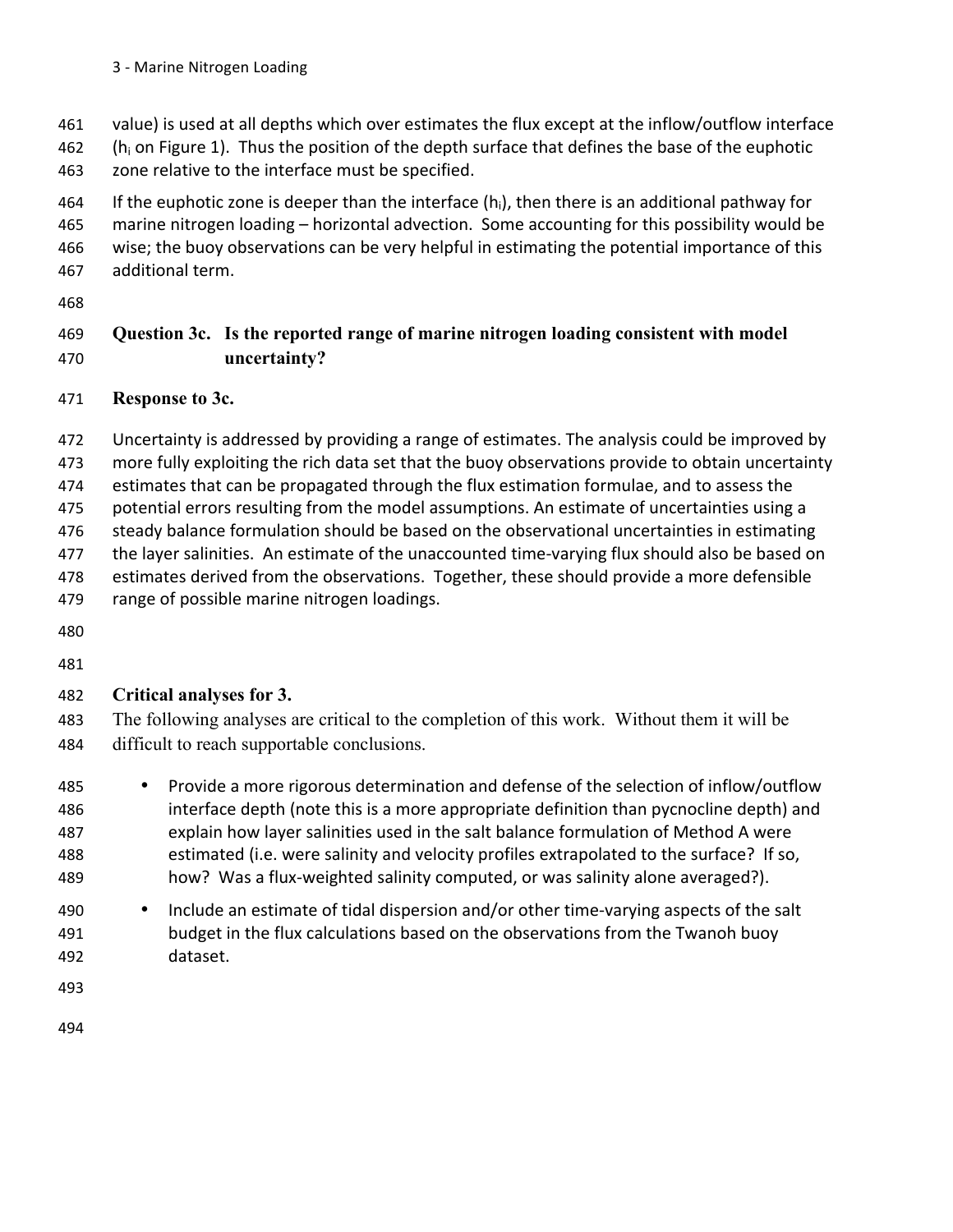#### 3 - Marine Nitrogen Loading

#### 495 **Recommended analysis for 3.**

- 496 The following analysis will likely improve the reliability of the estimates.
- 497 A rigorous uncertainty analysis should be performed by utilizing actual data sets from 498 buoy observations and propagating through flux estimation formulae.
- 499 Utilize buoy observations of flow and N concentrations at different depths to evaluate 500 the potential importance of horizontal advective flux of N into the different vertical 501 compartments defined in the aggregate models.

502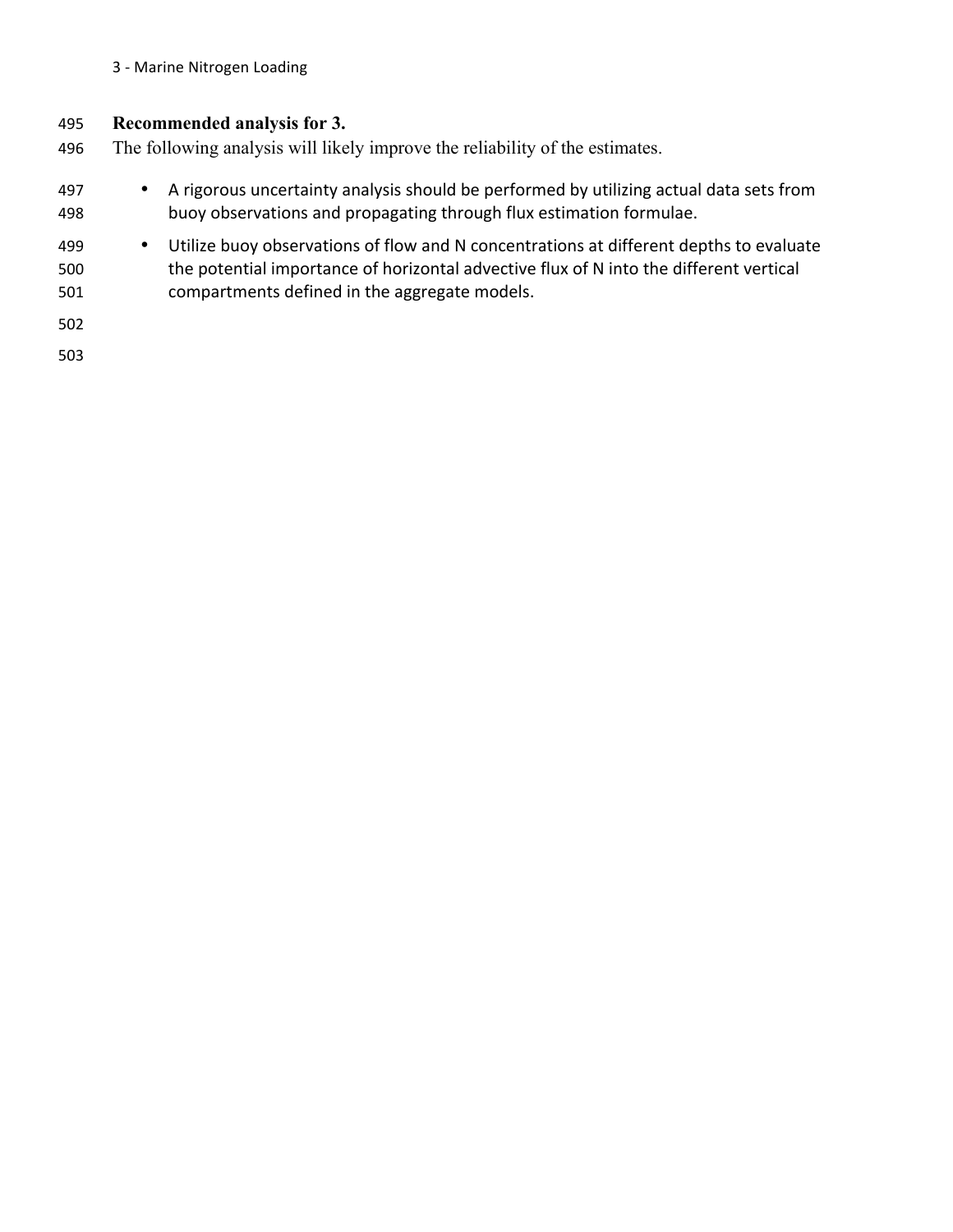#### 4 - Dissolved Oxygen Deficit

# 504 **Section 4. DISSOLVED OXYGEN DEFICIT**

| 505 | Question 4a. There are both spatial and temporal aspects of the DO deficit exhibited in |
|-----|-----------------------------------------------------------------------------------------|
| 506 | Hood Canal; DO decreases from the mouth to the terminus, and also                       |
| 507 | decreases seasonally (annual maximum in March, annual minimum in late-                  |
| 508 | September) at a given location. The calculation of human impacts using the              |
| 509 | aggregated model relies on an estimate of the average DO deficit in Lynch               |
| 510 | Cove over the summer. As noted in the EPA/Ecology report, there are two                 |
| 511 | differing views on the assumptions and methods to calculate this deficit. Is it         |
| 512 | reasonable for EPA/Ecology to adopt both approaches and conclude that the               |
| 513 | deficit value falls in the resulting range?                                             |

# 514 **Response to 4a.**

515 **1)'What'are'the'impacts'of'anthropogenic'N'loading'on'hypoxia'potential'in'the'Hood'Canal'** 516 **and'Lynch'Cove?**

# 517 **Exploring'the'hypothesized'N'input'**" **phytoplankton'production'**" **hypoxia'link**

518 External nitrogen (N) inputs have been suggested to be linked to hypoxia potential in the Hood 519 Canal and Lynch Cove, based on the following observations;

- 520 1. N is the nutrient that limits phytoplankton primary production (Newton et al., 2012). 521 Therefore, this area is sensitive to anthropogenic N inputs in the spring and summer period.
- 522 2. Phytoplankton biomass is a major source of reactive organic matter fueling hypoxia in 523 strongly stratified bottom waters (Steinberg et al., 2010; Devol et al., 2011a).
- 524 3. Bottom water DO is potentially influenced by additional N inputs (Devol et al., 2011a, b; 525 Steinberg et al., 2010; Brett 2011a, b).
- 526 The conversion of biologically available N inputs into phytoplankton biomass depends on
- 527 multiple interacting factors, including chemical N form, irradiance, temperature, vertical mixing
- 528 and lateral transport (i.e. flushing/water residence time). In this regard, there is substantial
- 529 spatial, seasonal and interannual variability ("noise") that determines how much of the
- 530 bioavailable N is converted into phytoplankton biomass.
- 531 Phytoplankton community enumeration data from the Hood Canal (Pacific Shellfish Institute,
- 532 2008, 2009 progress reports) indicate that the phytoplankton biomass responses to
- 533 environmental factors (including N inputs) are dominated by episodic blooms. These blooms do
- 534 not always quantitatively track N inputs, but rather appear to be a response to several
- 535 environmental factors that contemporaneously control their formation. These physical
- 536 controlling factors include light, temperature, flushing and residence times, and vertical mixing,
- 537 in addition to grazing. Therefore, even though N is likely to be the main nutrient that controls
- 538 (limits) phytoplankton production, it is difficult to develop a strong and predictable direct
- 539 relationship between N inputs and phytoplankton growth/bloom responses, especially over the
- 540 time frame (days to weeks) that blooms typically develop, die and sink into bottom waters
- 541 where they could fuel hypoxia. Primary productivity is relatively high (up to 5 g C/m<sup>2</sup>/day) in
- 542 Lynch Cove throughout the spring and summer with a pronounced peak in production at about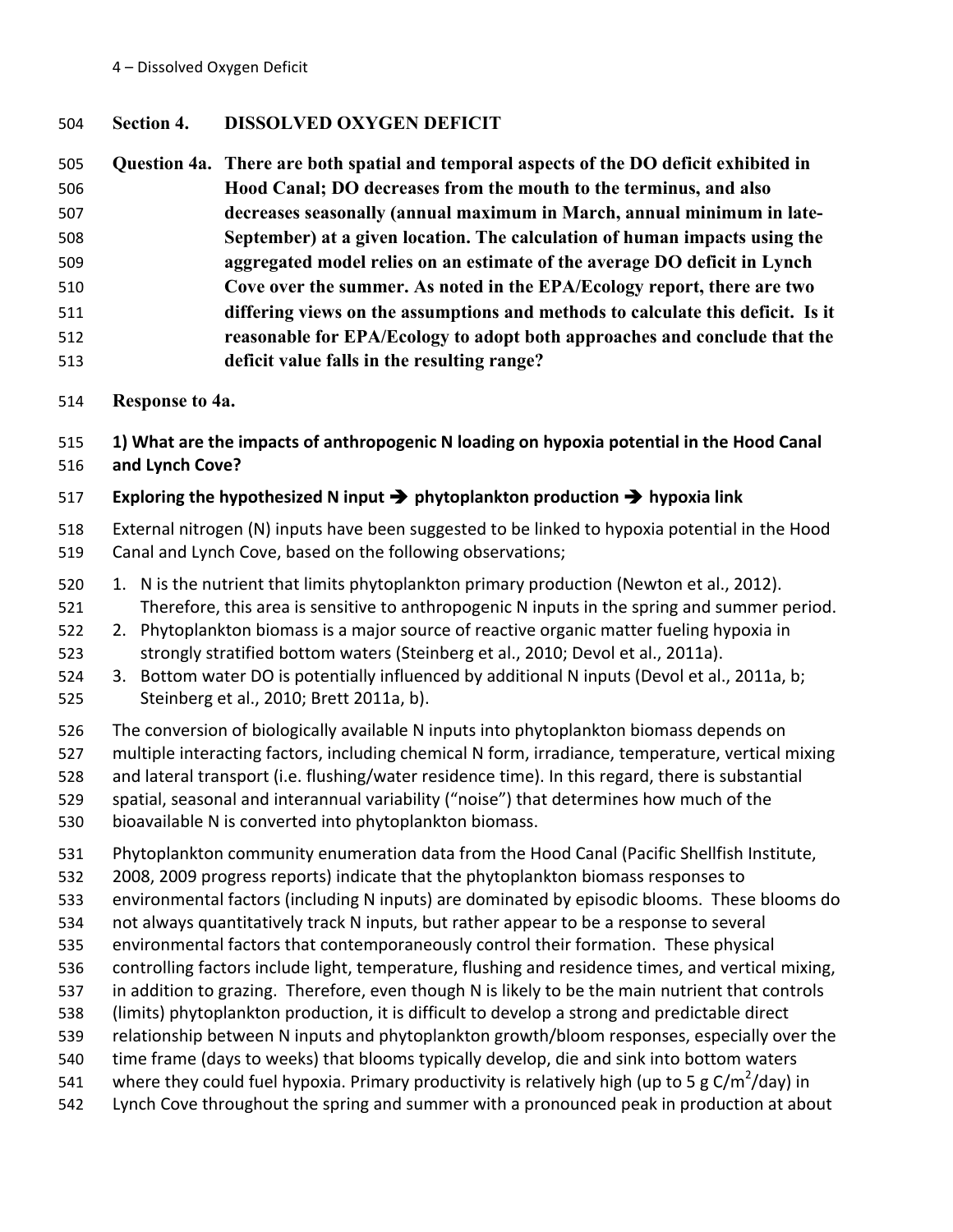543 10-12 m (mostly below the pycnocline which is at ~6-8 m (Newton et al. 2012)). The

544 phytoplankton may sink to depth directly or be grazed by zooplankton which would enhance C

- 545 export via fecal pellets and contribute to remineralization. Presently, there are very few data on
- 546 the role of zooplankton grazing in controlling the algal blooms and the increase in carbon
- 547 export to depth.

548 With respect to the "new" N sources responsible for initiating and sustaining blooms in Hood 549 Canal, marine N inputs (by virtue of being quantitatively very dominant) overwhelm 550 anthropogenic N inputs as shown in Table 9 of the EPA/Ecology report. It is therefore likely that 551 the anthropogenic N signal is swamped as a "new" N source involved in initiating and 552 supporting blooms, even during the spring-fall optimal bloom period. In Lynch Cove, estimates 553 of total loading from human sources range from 5% (Brett 2010a) to 13% (Devol et al. 2011a) 554 with shoreline OSS making up 6% of the total loading. The differences in these estimates are 555 mainly due to the assumptions of the 2 vs. 3 layer approach used in the calculations. Even 556 assuming a worst-case scenario of 13%, not all of the phytoplankton biomass that is produced 557 would sink to depth because of grazing and remineralization of N within the photic zone. 558 Therefore, it is unlikely that this small increase in phytoplankton biomass is exclusively due to 559 anthropogenic N inputs. It is also unlikely that the subsequent decomposition could be 560 detected as a significant signal of the impact on the DO deficit at depth. This statement is in 561 agreement with long term monitoring, which indicates that there is no statistically significant 562 decline in bottom DO in Lynch Cove. Therefore, if there has been an increase in human DIN 563 inputs over the last few decades, it is not evident as a statistically significant, long-term 564 decrease in bottom DO.

- 565 Other parameters that could be used to indicate an anthropogenic signal due to N inputs are 566 long term surface winter DIN and long term summer water column integrated chlorophyll (Chl; 567 or at least surface Chl) concentrations. Data should be explored to see if there are any long time 568 series that show any significant anthropogenic signal. In addition, if water column respiration 569 rates had been available, this could have provided an estimate of how much remineralization of 570 N was occurring in the water column, as it is suspected that N remineralization plays an 571 additional role in maintaining phytoplankton production, especially in N deplete near-surface 572 waters.
- 573 Lastly, the phytoplankton taxa that tend to bloom in the Hood Canal system are not particularly
- 574 harmful from toxicity and food web disruption perspectives (i.e. they are dominated by
- 575 diatoms, and non-HAB dinoflagellates; c.f. Newton et al., 2011). It is likely that these taxa are
- 576 readily grazed by crustacean zooplankton and potentially other invertebrates (larvae). Aside
- 577 from being implicated as an organic C source fueling hypoxia, it is not anticipated that other
- 578 harmful effects of such blooms might currently be expected.
- 579

# 580 Evaluating the magnitude of marine vs. anthropogenic N sources

- 581 Several budgetary and modeling studies have evaluated the overall importance and potential
- 582 ecological effects of anthropogenic nitrogen loading on hypoxia potentials in the Hood Canal
- 583 (Paulson et al. 2006; Brett 2010a,b; Richey et al. 2010; Steinberg et al. 2010; Devol et al.,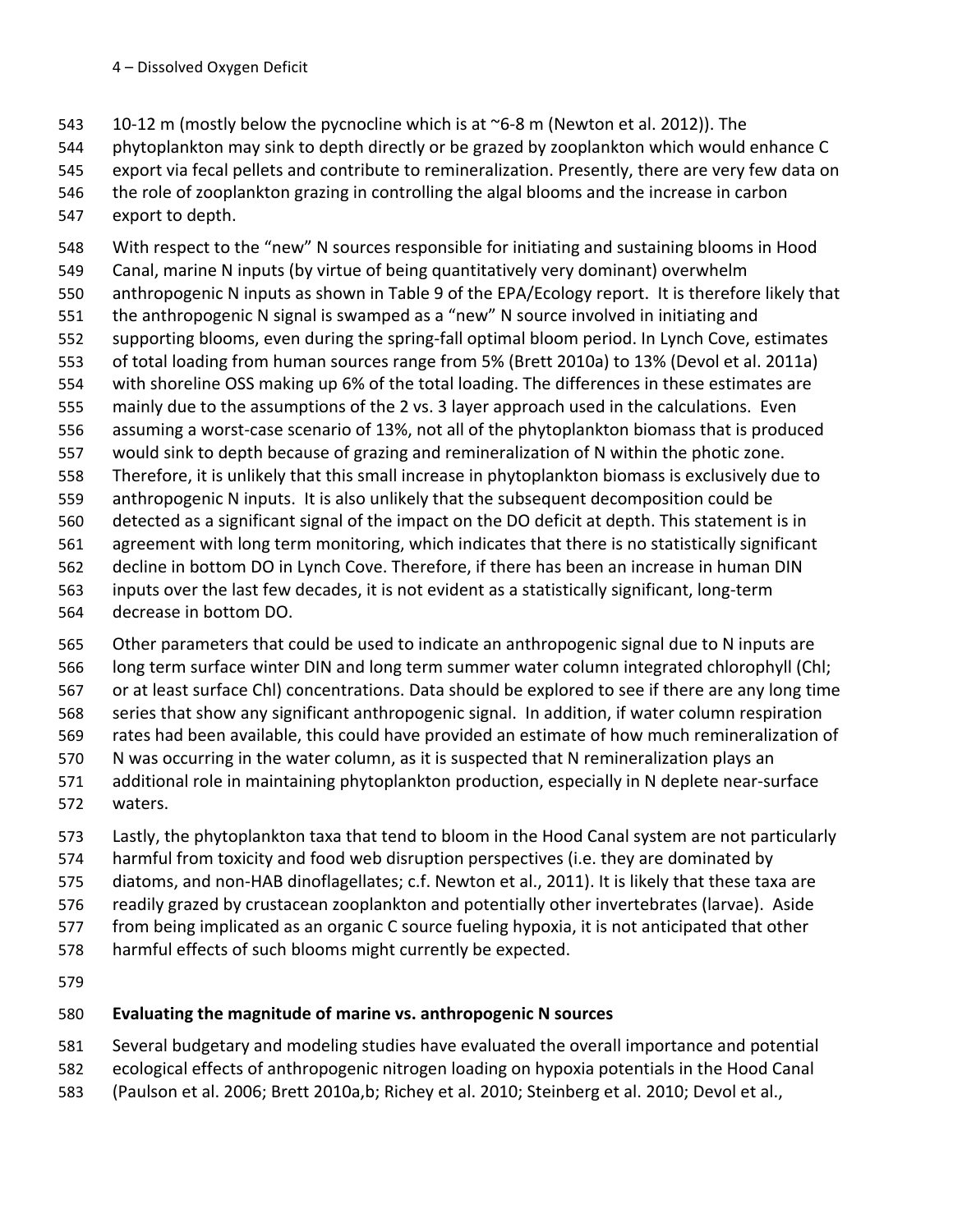- 584 2011a,b). Dominant anthropogenic N sources in the Hood Canal watershed and the air-shed
- 585 include: tributary loading, onsite septic systems, red alder communities (considered
- 586 anthropogenic because their diazotrophic growth has been promoted by forest clearing),
- 587 wastewater treatment plant discharge, groundwater, and atmospheric deposition. These
- 588 sources were compared to offshore marine (natural) N inputs and their influence as N source
- 589 supporting algal production (which was considered a major "fuel" for hypoxia) was examined
- 590 seasonally.
- 591 Steinberg et al. (2010) estimated the relative contribution of watershed and marine nitrogen
- 592 loadings to the surface layer of Lynch Cove (LC) and Hood Canal (HC) as a whole. They
- 593 estimated marine upwelling flows were paired with bottom layer average TDN concentrations
- 594 to derive an annual average loading to the surface layer, which Steinberg et al. (2010) defined
- 595 as the top 5 m in LC and 9 m in the rest of HC. The TDN loading for central HC (39,000 metric
- 596 tons TDN per year) generally agreed with the upper range of estimates by Paulson et al. (2006).
- 597 Steinberg et al. (2010) then compared this marine loading to the loadings for watershed
- 598 discharges, rainfall, and dry deposition. The annual average contribution of marine upwelling
- 599 to surface layer TDN loadings was estimated at 98% for central Hood Canal, similar to the upper 600 range of Paulson et al. (2006).
- 601 The TDN concentrations in LC tributaries are 2-3 times greater than concentrations in HC
- 602 tributaries due to a higher percentage contribution from red alder and residential development
- 603 (Steinberg et al. 2010; Richie et al. 2010). With regard to a specific anthropogenic N source of
- 604 concern, OSS, using conservative estimates, Steinberg et al., (2010) estimated that OSS loadings
- 605 contribute at most 0.5% of the total nitrogen loading to the surface layer of central HC. This
- 606 estimate, while on the low side is reasonably close to those of Paulson et al. (2006), Brett
- 607 (2010a, b), Richey et al. (2010), which are all in the range of 0.5 to 2%. If these comparisons are 608 made for LC, a segment of HC that is most prone to upstream anthropogenic N enrichment, the
- 609 relative contribution of OSS to total N load is substantially higher, ranging up to 6% (Devol et al.
- 610 2011a,b).
- 611 Given fluctuations (and hence variability) in N loading due to variable amounts of rainfall,
- 612 variations in influx of marine N inputs, as well as variability of OSS and other anthropogenic
- 613 discharges, the anthropogenic "signal" in terms of relative contributions to the total N budgets
- 614 of the HC and specific regions most susceptible to anthropogenic N inputs (e.g., LC), is quite low
- 615 and likely to be in the statistical "noise" range. Furthermore, the translation of N inputs into
- 616 hypoxia potential is at best indirect, and at worst impossible to verify and quantify, because it
- 617 depends on the assimilation of these N sources by phytoplankton, the growth and bloom
- 618 potentials all of which are influenced by multiple environmental factors (in addition to N),
- 619 which can vary substantially in time and space.
- 620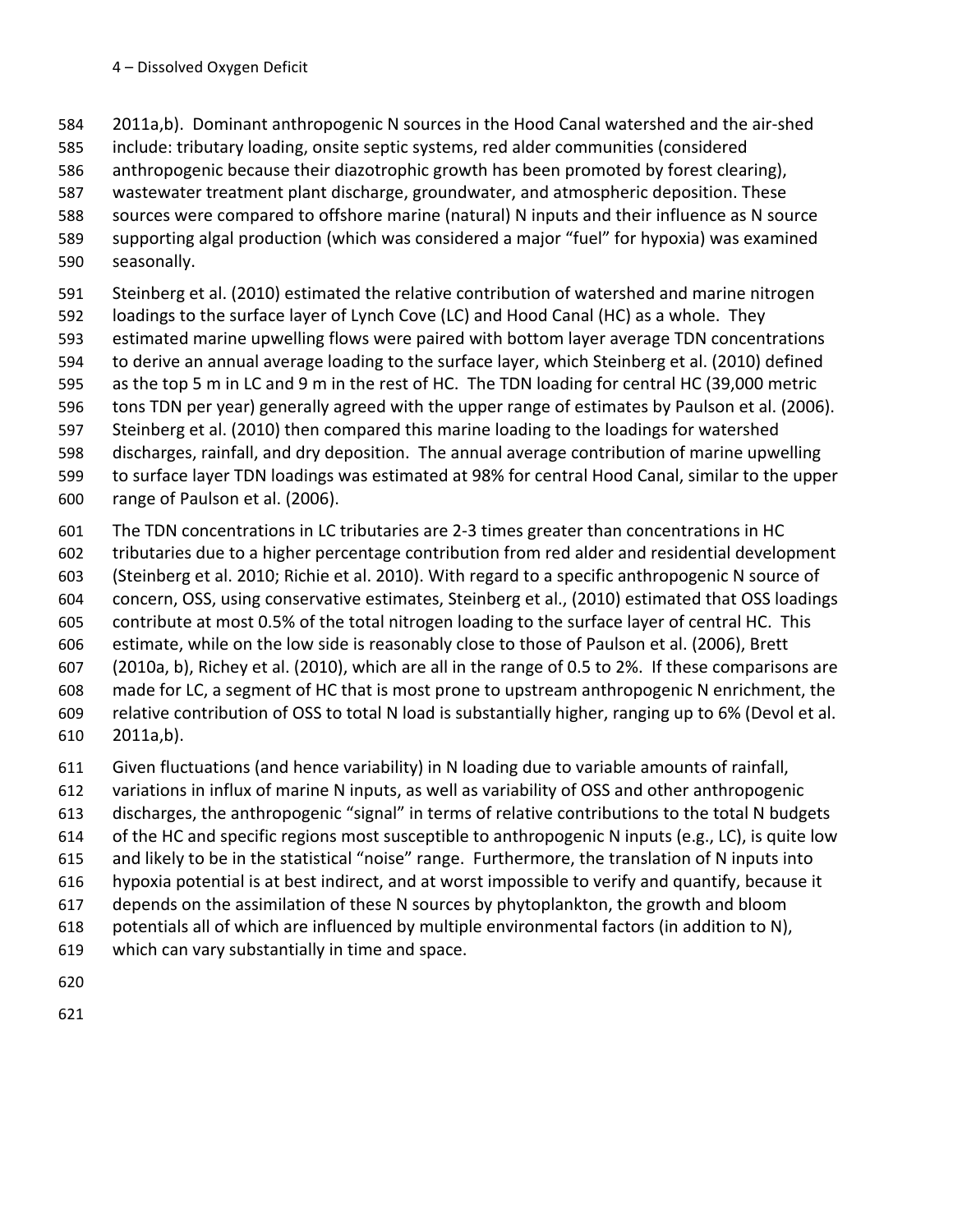# 622 **2)'Calculation'of'the'O2 deficit'for'Lynch'Cove**

- 623 DO impacts during the summer period were estimated with aggregate and ROMS
- 624 biogeochemical models. Two approaches were used in the aggregate model calculations.
- 625 Brett (2010a) used a 2-layer model and determined that the DO below 11 m was 1.1 mg/L less
- 626 than at Hoodsport and using the Steinberg et al. (2010) estimate of 4-8% of total N loading from
- 627 OSS, they estimated that the DO impact from septic systems in LC was 0.07 mg/L. In contrast,
- 628 Devol et al. (2011a) used a 3-layer model and higher estimates of OSS loading from Richie et al.
- 629 (2010) and incorporated a 25-day travel time between LC and HC and estimated a higher DO
- 630 deficit of 0.24-0.6 mg/L (Table 11 in EPA/Ecology report). The biggest factor causing the
- 631 difference in the two estimates was the depth range used in the data analysis. In subsequent 632 discussions by the Review Committee, there was agreement that the simpler 2-layer model was
- 633 preferred (H. Seim & J. O'Donnell pers. comm.; see above).
- 634 Devol et al. (2011a) suggested that water from LC flowed out and into HC at 20-30 m and that
- 635 this low DO water could contribute to the low DO at Hoodsport that was associated with fish
- 636 kills. However, an excellent monthly time series of buoy and ACDP data from June to Sept,
- 637 2006, strongly suggested that low DO deep water in HC is pushed up near the surface by
- 638 heavier inflowing water from Admiralty Inlet. References provided in the EPA/Ecology report
- 639 included calculations demonstrating that even if the 20 m water from LC reaches Hoodsport,
- 640 this volume of water is an order of magnitude less in volume than water pushed up from depth
- 641 at Hoodsport. The evidence that low DO water from LC makes a contribution to fish kills at
- 642 Hoodsport is weak.
- 643 A recalculation of the marine N input using the 2-layer model (as suggested by H. Seim & J.
- 644 O'Donnell) will assist in alleviating the 3-fold discrepancy between the marine loading estimates
- 645 (Brett 2010a = 33.1 MT/mon vs. Devol et al. 2011a = 11.9 MT/mon). If the 2-layer model
- 646 calculation by Brett (2010a) is a more accurate estimate of the marine N loading, then the
- 647 anthropogenic N signal will be a smaller percent of total N loading and not likely to be
- 648 discernible over the variability or 'noise' levels. The probabilistic assessment that there is a 70%
- 649 chance that the impact of anthropogenic N loading on DO is <0.2 mg/L was done by assessing
- 650 the uncertainly of the TDN loading components estimated by the equation on pg 61 of the
- 651 EPA/Ecology report. In addition, the probabilistic results produced by Monte Carlo trials, is
- 652 actually highly variable because of the large errors associated with each term in the equation.
- 653 Therefore this 70% estimate should be interpreted/used with caution.
- 654 In summary, because of the complex, and in all likelihood non-linear, links between the N load
- 655  $\rightarrow$  algal biomass  $\rightarrow$  O<sub>2</sub> deficit, the uncertainty in the quantification of marine and
- 656 anthropogenic N loads, algal biomass, vertical mixing and lateral transport, this will produce a
- 657 very large uncertainty in the estimate of the contribution of anthropogenic N to the  $O<sub>2</sub>$  deficit.
- 658 There is a need for better temporal and spatial coverage in Lynch Cove in summer. Sources of 659 uncertainty and useful additional data for assessing the magnitude and sources that are linked 660 with the DO deficit include:
- 661 Primary production (using stoichiometry to relate N inputs to C production linked to  $O<sub>2</sub>$ 662 consumption)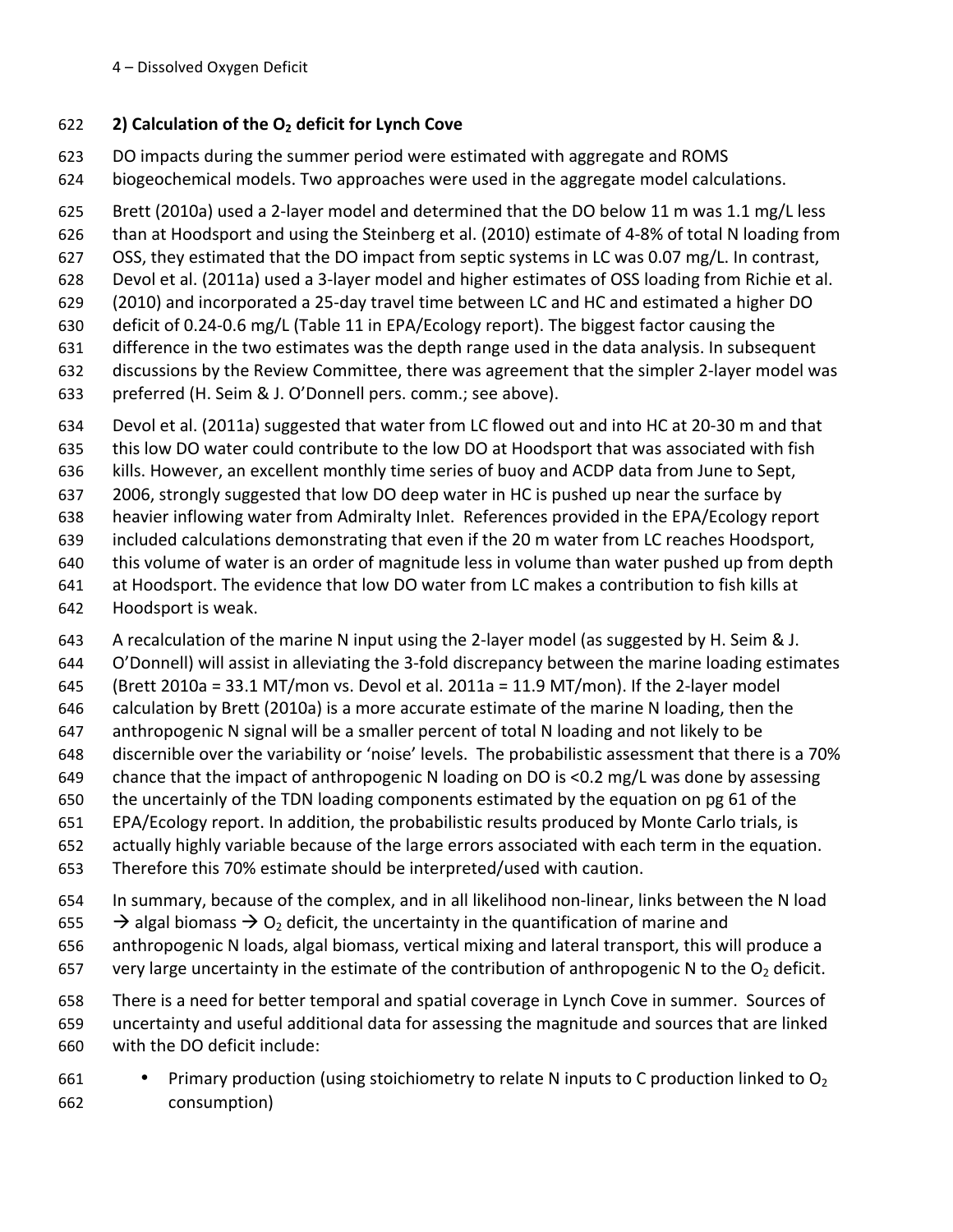| 663               | Water column and sediment respiration rates and N regeneration estimates<br>٠                                                                                                                                                                                                      |  |  |  |  |  |
|-------------------|------------------------------------------------------------------------------------------------------------------------------------------------------------------------------------------------------------------------------------------------------------------------------------|--|--|--|--|--|
| 664               | Nitrification and denitrification rates<br>$\bullet$                                                                                                                                                                                                                               |  |  |  |  |  |
| 665               | OSS inputs - reduce the uncertainty in these estimates<br>$\bullet$                                                                                                                                                                                                                |  |  |  |  |  |
| 666               | Zooplankton biomass and grazing<br>$\bullet$                                                                                                                                                                                                                                       |  |  |  |  |  |
| 667               | Carbon flux estimates from sediment trap deployment<br>$\bullet$                                                                                                                                                                                                                   |  |  |  |  |  |
| 668               | Sediment oxygen demand estimates<br>$\bullet$                                                                                                                                                                                                                                      |  |  |  |  |  |
| 669               | Time series of surface winter DIN to determine if there has been an increasing trend<br>$\bullet$                                                                                                                                                                                  |  |  |  |  |  |
| 670               | Bioavailability of dissolved organic N inputs using bioassay experiments in summer<br>$\bullet$                                                                                                                                                                                    |  |  |  |  |  |
| 671               | Time series of summer water column integrated ChI $a$ to determine if there has been<br>$\bullet$                                                                                                                                                                                  |  |  |  |  |  |
| 672               | any long term increase, especially in Lynch Cove                                                                                                                                                                                                                                   |  |  |  |  |  |
| 673               | At any one time, phytoplankton cells respond to nutrient concentrations, not mass<br>٠                                                                                                                                                                                             |  |  |  |  |  |
| 674<br>675        | estimates: links between nutrients, algal growth response, and hypoxia would therefore<br>seem best delineated using concentrations as the drivers                                                                                                                                 |  |  |  |  |  |
| 676               | On longer-term (weekly to seasonal) scales, nutrient loading is a useful driver and<br>$\bullet$                                                                                                                                                                                   |  |  |  |  |  |
| 677               | determinant of phytoplankton community structure and functional responses                                                                                                                                                                                                          |  |  |  |  |  |
| 678               |                                                                                                                                                                                                                                                                                    |  |  |  |  |  |
| 679               |                                                                                                                                                                                                                                                                                    |  |  |  |  |  |
| 680               | <b>Critical analyses for 4a:</b>                                                                                                                                                                                                                                                   |  |  |  |  |  |
| 681               | The following analyses are critical to the completion of this work. Without them it will be                                                                                                                                                                                        |  |  |  |  |  |
| 682               | difficult to reach supportable conclusions.                                                                                                                                                                                                                                        |  |  |  |  |  |
|                   |                                                                                                                                                                                                                                                                                    |  |  |  |  |  |
| 683               |                                                                                                                                                                                                                                                                                    |  |  |  |  |  |
| 684               |                                                                                                                                                                                                                                                                                    |  |  |  |  |  |
| 685               | Recommended analysis for 4a:                                                                                                                                                                                                                                                       |  |  |  |  |  |
| 686               | The following analysis will likely improve the reliability of the estimates.                                                                                                                                                                                                       |  |  |  |  |  |
| 687               | Evaluate long-term trends in surface water winter DIN and/or summer water column                                                                                                                                                                                                   |  |  |  |  |  |
| 688               | integrated ChI (or at least surface ChI) concentrations to see if there is any significant                                                                                                                                                                                         |  |  |  |  |  |
| 689               | anthropogenic signal.                                                                                                                                                                                                                                                              |  |  |  |  |  |
| 690               | Use water column respiration rates to estimate of how much remineralization of N<br>$\bullet$                                                                                                                                                                                      |  |  |  |  |  |
| 691               | occurs in the water column.                                                                                                                                                                                                                                                        |  |  |  |  |  |
| 692               | Primary productivity to assess carbon production and accompanying carbon flux rates<br>$\bullet$                                                                                                                                                                                   |  |  |  |  |  |
| 693               | from sediment trap deployment                                                                                                                                                                                                                                                      |  |  |  |  |  |
| 694               | Denitrification and nitrification rates and bioavailability of DON for N budget analysis<br>$\bullet$                                                                                                                                                                              |  |  |  |  |  |
| 695<br>696<br>697 | Since an anthropogenic signal will be most easily detectible in Lynch Cove, a better<br>$\bullet$<br>coordinated and more intensive temporal and spatial sampling program should be set<br>up to assess the N budget, C production and export and DO utilization and export of low |  |  |  |  |  |
| 698               | DO bottom water to the Hoodsport area.                                                                                                                                                                                                                                             |  |  |  |  |  |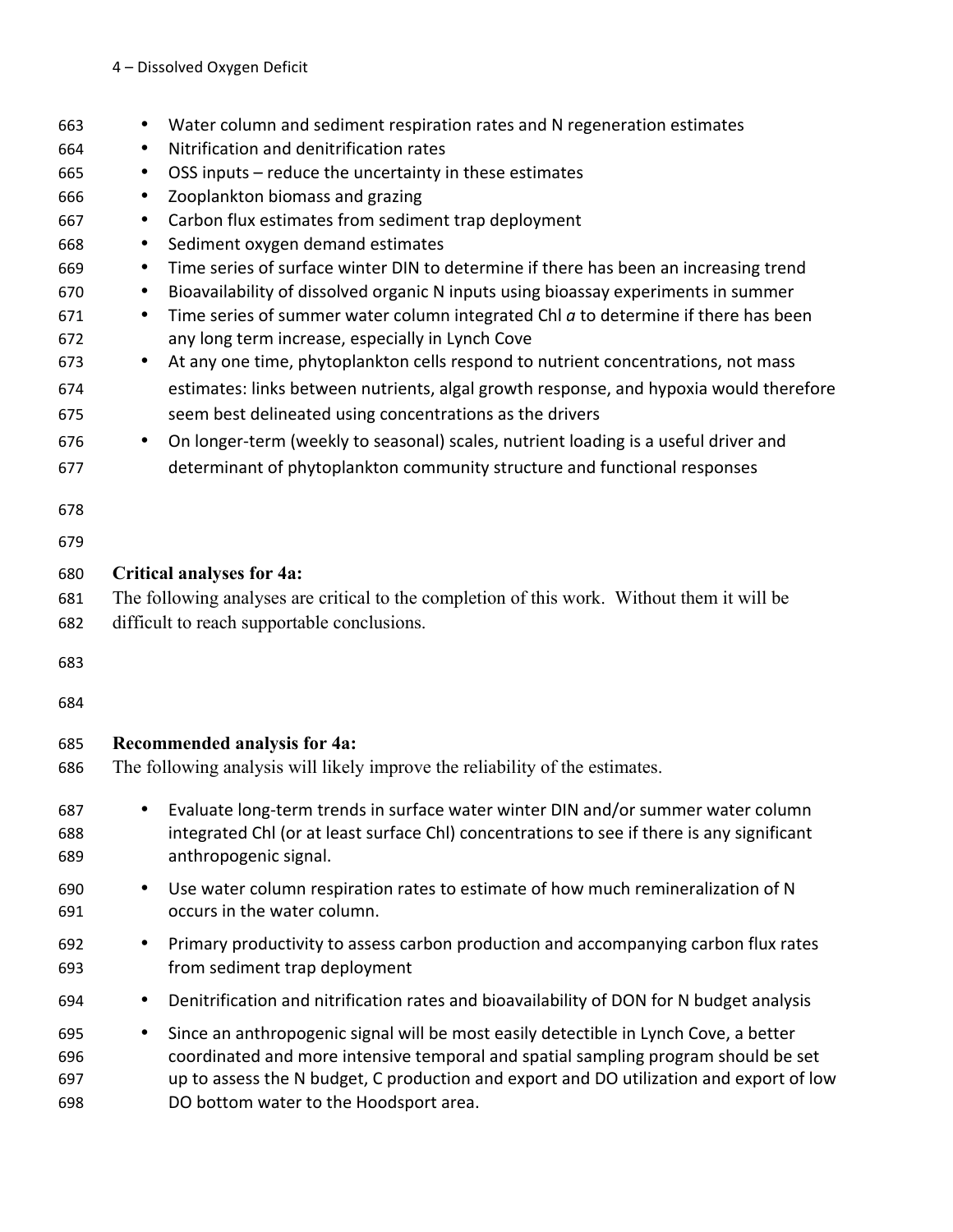# 4 – Dissolved Oxygen Deficit

699 • Recalculate the marine N input utilizing the refined two-box model.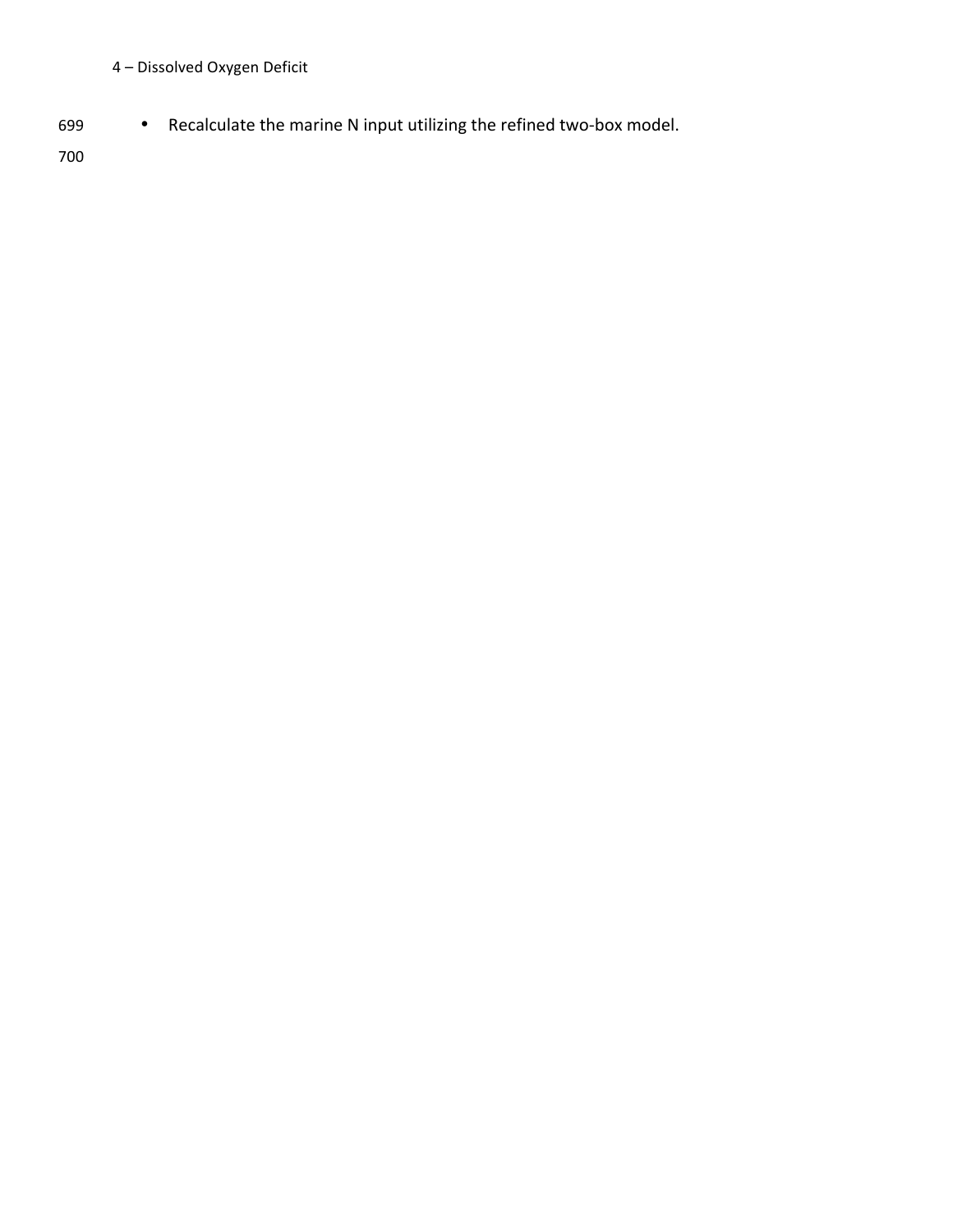5 – Lines of Evidence

### 701 **Section 5. LINES OF EVIDENCE**

# 702 **Question 5. Based on the existing status of the modeling and assessment work, is it**  703 **reasonable to give the aggregated model calculations and ROMS model**  704 **estimates equal weight in estimating summer DO impacts in Lynch Cove?**

705 **Response to 5.**

706 When there are estimates of a parameter that were obtained using different approaches then a 707 weighted average could be computed with weights proportional to the inverse of the 708 uncertainties. At the moment, the uncertainties of the various approaches are not available so 709 the relative merit of the estimates can't be established.

- 710 As described above (see response to 3a) we recommend that a single modeling approach be
- 711 utilized as the estimates of many parameters are only poorly supported; method A is preferred.
- 712 The ROMS approach has the potential to be very useful since it can resolve both the spatial
- 713 structure of the flow and the response to synoptic scale variability. Once the mean salinity and

714 temperature fields, and the response to synoptic scale fluctuations can be simulated, the skill at

- 715 explaining the inter-annual variations of meteorological forcing should be assessed. Finally, the
- 716 ecological dynamics should be critically compared to observations. There appears to be
- 717 production and respiration rate data, but the model has not been shown to reproduce these
- 718 and it is critical that it does for the nitrate fluxes to be accurate. When that is done the
- 719 predictions for the impact of the anthropogenic will be more reliable.
- 720

721

# 722 **Critical analyses for 5:**

- 723 The following analyses are critical to the completion of this work. Without them it will be 724 difficult to reach supportable conclusions.
- 725 A comparison of the modeled production and respiration rate data with observations is 726 needed to demonstrate some level of model skill in ecological dynamics.

727

# 728 **Recommended analysis for 5:**

- 729 The following analysis will likely improve the reliability of the estimates.
- 730 Apply the ROMS model in a rigorous study of flow structure and response to external 731 forcings, incorporating ecological dynamics.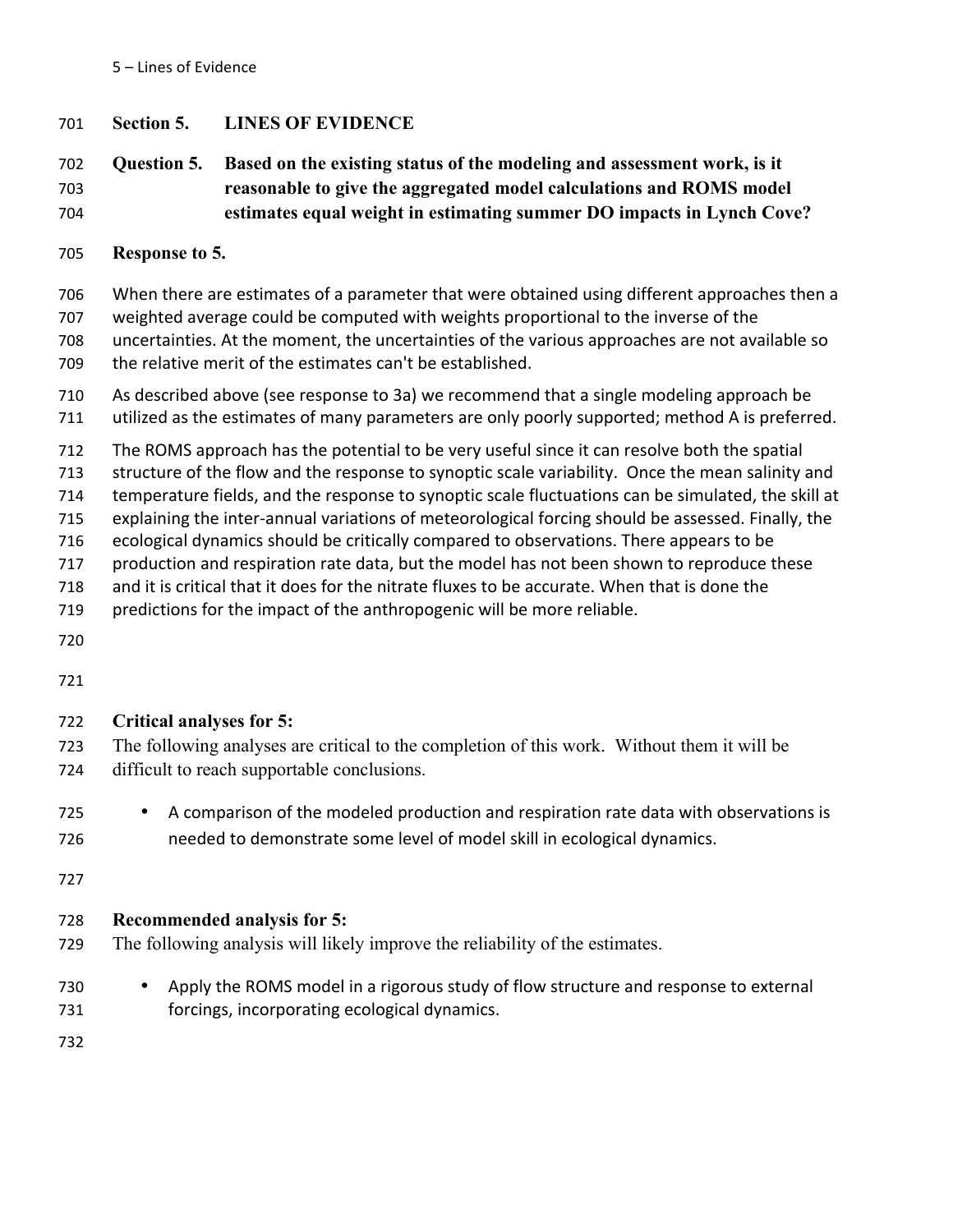#### **References**

Bowen, J.L., and I. Valiela. 2001. Historical changes in atmospheric nitrogen deposition to Cape Cod, Massachusetts. Atmos. Environ. 35: 1039-1051.

Bowen, J. L., J. M. Ramstack, S. Mazzilli, and I. Valiela. 2007. NLOAD: An interactive, web-based modeling tool to predict nitrogen loads and concentrations in estuaries, and to explore options for nitrogen management. Ecol. Appl 17:S17-S30.

Bowen, J. L., K. D. Kroeger, G. Tomasky, W. J. Pabich, M. L. Cole, R. H. Carmichael, and I. Valiela. 2007. A review of land-estuary coupling by groundwater discharge of nitrogen to New England estuaries: Mechanisms and effects. Appl. Geochem. 22:175-191.

Brett, M. 2010a. Responses by Mike Brett to Hood Canal Coordinating Council (HCCC) science questions. HCCC Technical Advisory Committee. Full document listed below under HCCC 2010. September 29, 2010.

Brett, M. 2010b. Memorandum to Hood Canal Coordinating Council Technical Advisory Committee re: responses to HCCC science questions. University of Washington, Department of Civil and Environmental Engineering. October 5, 2010.

Devol, A., Newton, J., Bassin, C., Banas, N., Kawase, M., Ruef, W., Bahng, B., and Warner. M. 2011a. Determining nitrogen loads to lower Hood Canal and effect on oxygen (Draft). HCDOP report Chapter 3, Section 4. May 10, 2011.

Devol, A., Newton, J., Ruef, W., and Smith, C. 2011b. High Frequency Marine Observation in Hood Canal. HCDOP report Chapter 3, Section 3. April 2011. http://www.hoodcanal.washington.edu/documents/document.jsp?id=2995.

Kroeger, K. D., M. L. Cole, and I. Valiela. 2006. Groundwater-transported dissolved organic exports from coastal watersheds. Limnol. Oceanogr. 51:2248-2261.

Newton, J., Bassin, C., Parker-Stetter, S., Horne, J. 2011c. Integrated Assessment and Modeling Report. Chapter 4. Biota. Hood Canal Dissolved Oxygen Program. March 2011. http://www.hoodcanal.washington.edu/documents/document.jsp?id=3002

Newton, J., Bassin, C, and Middleton. 2012. Draft Chapter 3.6 Marine phytoplankton production in Hood Canal. Hood Canal Dissolved Oxygen Program Integrated Assessment and Modeling Report.

Paulson, A., Konrad, C., Frans, L., Noble, M., Kendall, C., Josberger, E., Huffman, R., and Olsen, T. 2006. Freshwater and saline loads of dissolved inorganic nitrogen to Hood Canal and Lynch Cove, Western Washington. USGS Scientific Investigations Report 2006–5106, http://www.pubs.usgs.gov/sir/2006/5106/.

Prairie, Y. T. 1996. Evaluating the power of regression models. Canadian Journal of Fisheries and Aquatic Sciences 53: 490-492.

Richey, J., Brett, M., Steinberg, P., Bechtold, J., Porensky L., Osborne, S., Constans, M., Hannafious, D., and Sheibley, R. 2010. Integrated Assessment & Modeling Study Report.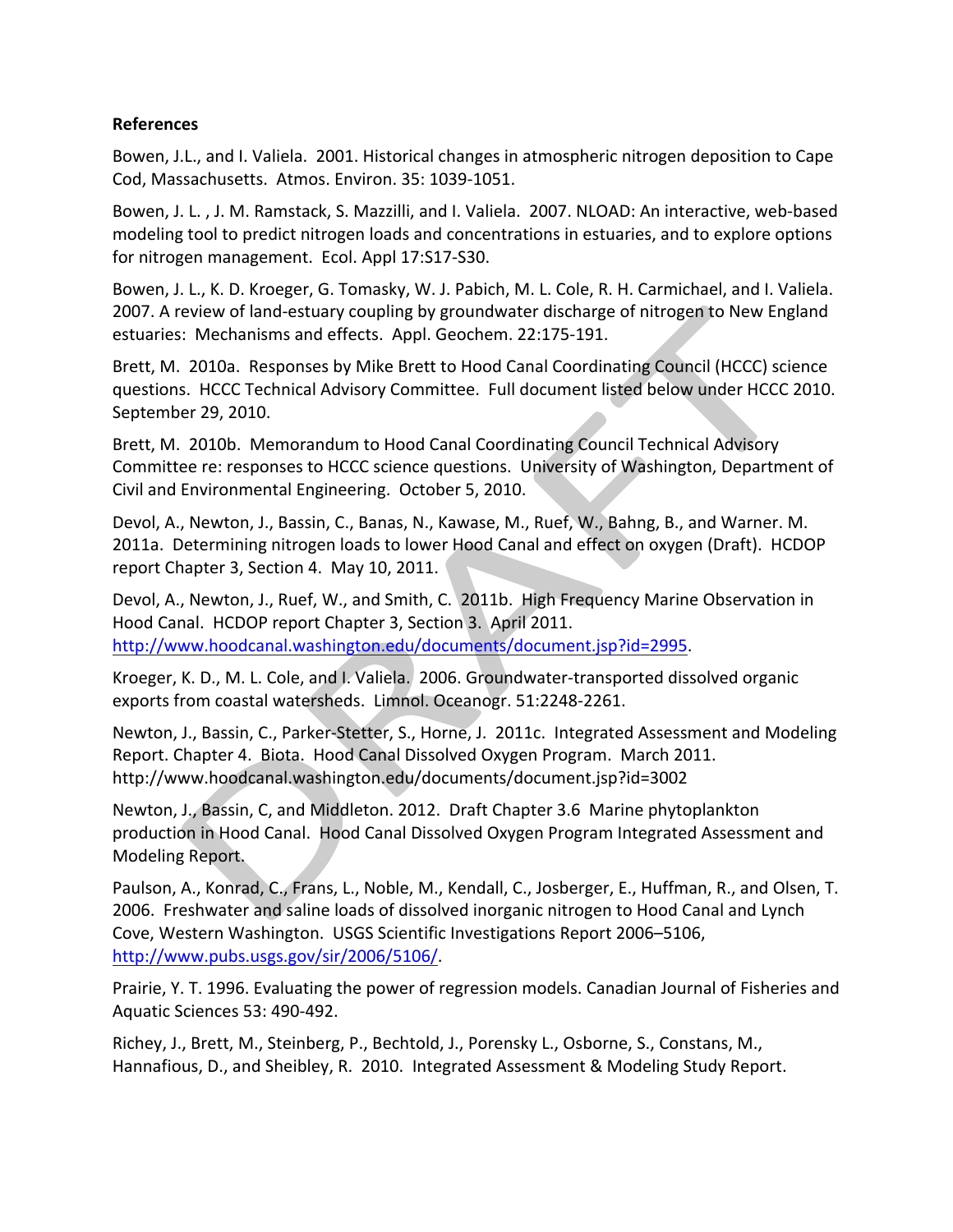Chapter 2: Watershed. Hood Canal Dissolved Oxygen Program. www.hoodcanal.washington.edu/documents/HCDOPPUB/hcdop\_iam\_watershed\_ch\_2.pdf.

Steinberg, P.D, Brett, M.T., Bechtold, J.S., Richey, J.E., Porensky L.M., Smith, S.N 2011. The influence of watershed characteristics on nitrogen export to and marine fate in Hood Canal, Washington, USA. Biogeochemistry, 106:415-433, DOI: 10.1007/s10533-010-9521-7.

Valiela, I., G. Collins, J. Kremer, K. Lajtha, M. Geist, B. Seely, J. Brawley, and C.H. Sham. 1997. Nitrogen loading from coastal watersheds to receiving estuaries: New method and application. Ecol. Appl. 7:358-380.

Weathers, K. C., S. M. Simkin, G. M. Lovett, et al. 2006. Empirical modeling of atmospheric deposition in mountainous landscapes. Ecol. Appl. 16:1590-1607.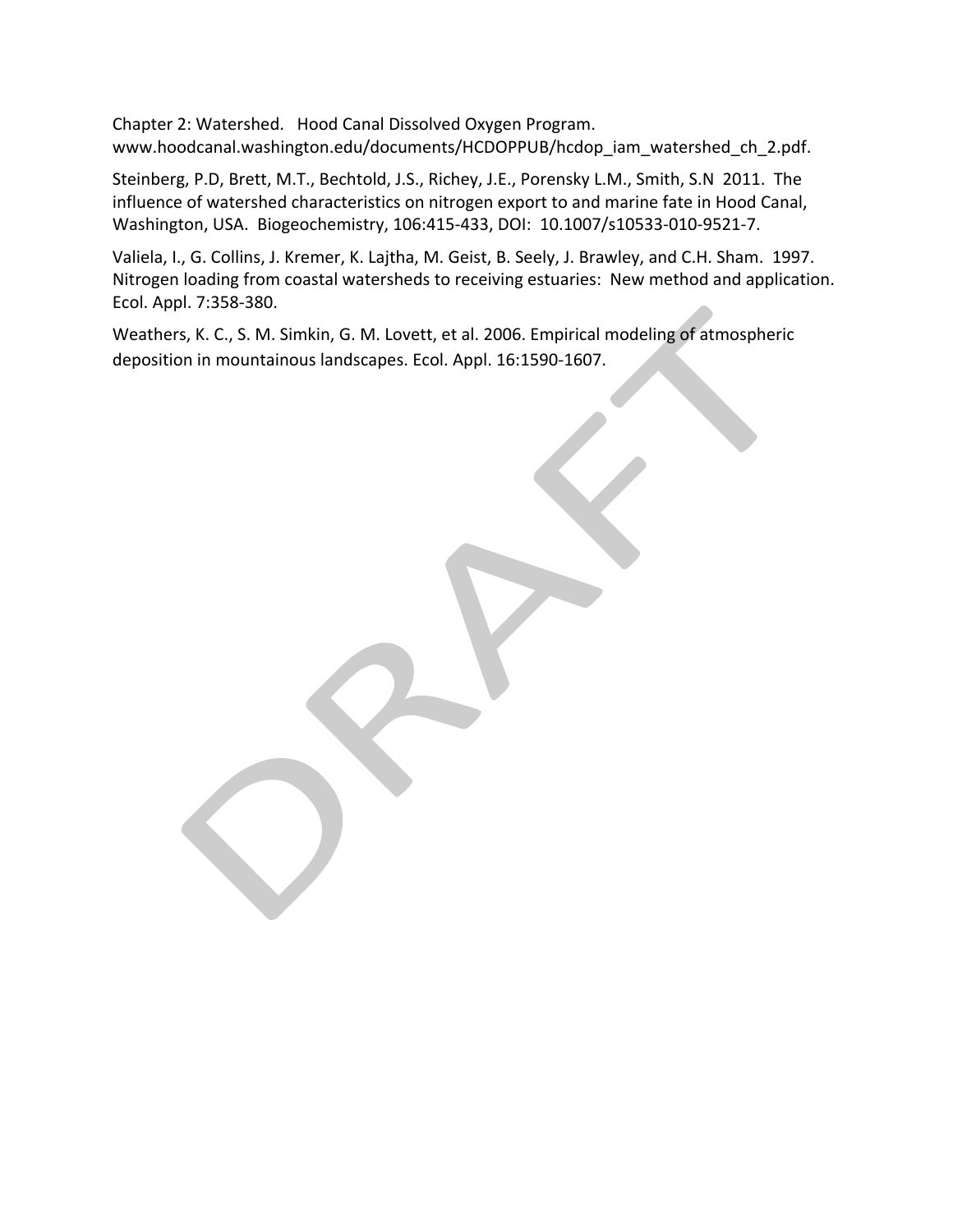# **Charge Questions**

The questions are meant to focus and direct the review of the document entitled, "Review and Synthesis of Available Information to Estimate Human Impacts to Dissolved Oxygen in Hood Canal," by the EPA and Washington State Department of Ecology dated February 8, 2012.

# 1. GENERAL

- a. Does the existing body of work identify the main characteristics of interest relating to dissolved oxygen (DO) conditions and human impacts in Hood Canal and Lynch Cove, or are there critical gaps in the conceptual models and analyses included in the EPA/Ecology report?
- b. Have EPA and Ecology come to reasonable conclusions regarding the magnitude of human impacts to DO based on available information for Hood Canal and Lynch Cove?
	- ii. Is the conclusion that anthropogenic inputs likely do not have an impact on DO  $\ll 0.2$  mg/L) in the main stem of Hood Canal supported by available information?
	- iii. Is the conclusion that anthropogenic inputs on DO in Lynch Cove are approaching, but have not definitively exceeded the regulatory threshold of 0.2 mg/L DO, supported by available information?
- c. Can the uncertainty in the human impacts on DO be reduced with the currently available information and tools, as reviewed in the EPA/Ecology report?
- d. What information/tools would be necessary to substantially reduce the uncertainty from a technical and regulatory perspective?

# 2. ANTHROPOGENIC NITROGEN LOADING

- a. Do the existing approaches described in the document capture potential anthropogenic nitrogen (N) inputs into Hood Canal? Is the reported range of potential loading supported by existing information?
- b. Does existing information/data support the decision to set an upper bound on the estimates for shoreline OSS loadings to Lower Hood Canal/Lynch Cove based on total groundwater loadings, calculated using measured groundwater N concentrations and estimated groundwater flows from water balance calculations?

# 3. MARINE NITROGEN LOADING

- a. Is the reported range of marine N loading described in Devol et al. (2011) supported by various analytical approaches for marine circulation in Hood Canal?
- b. In the aggregated model analyses, human impacts to DO at depth in Lower Hood Canal (Lynch Cove) are estimated using the proportion of human nitrogen loadings to total